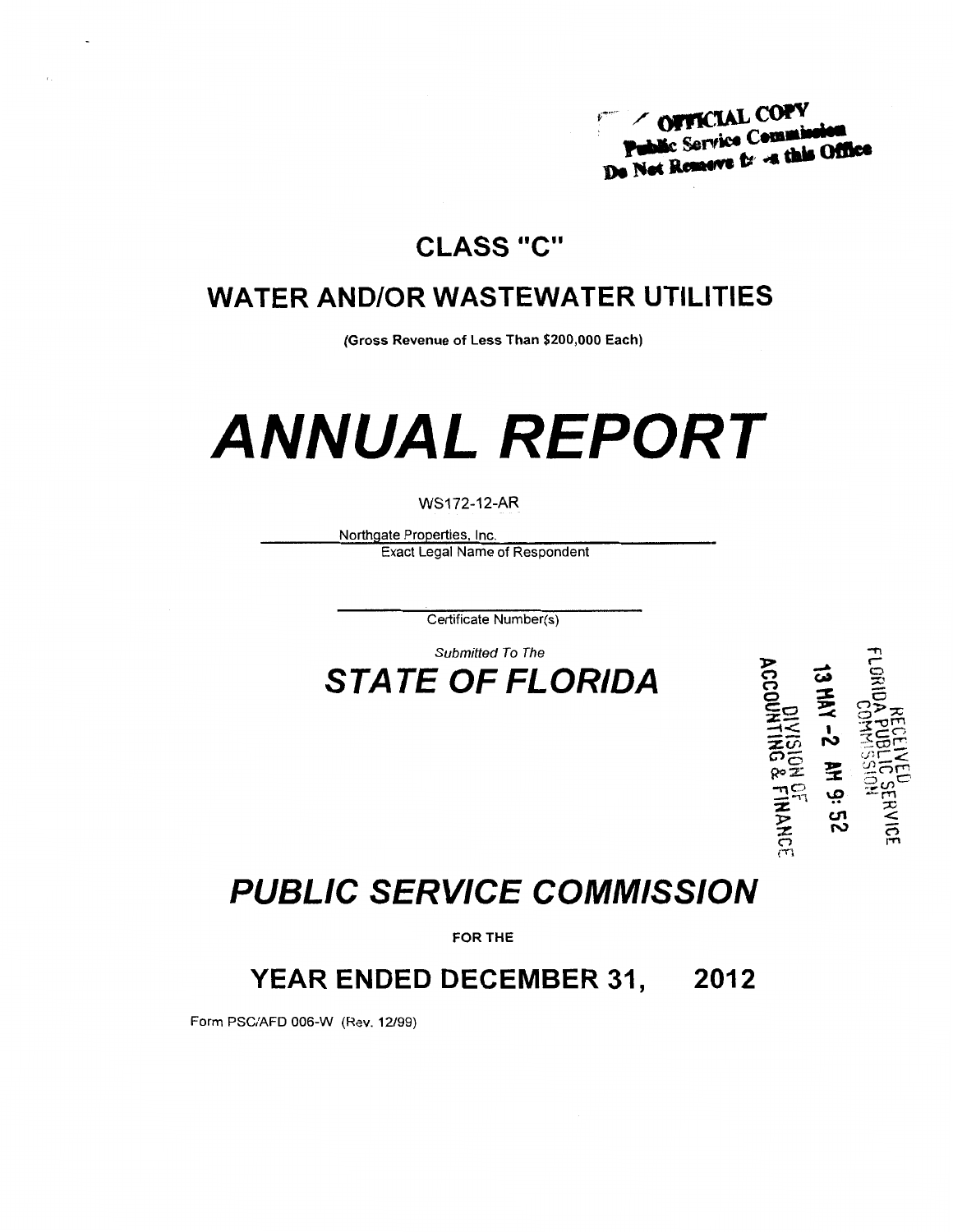#### GENERAL INSTRUCTIONS

Ä,

| 1.  | Prepare this report in conformity with the 1996 National Association of Regulatory<br>Utility Commissioners (NARUC) Uniform System of Accounts for Water and Wastewater<br>Utilities as adopted by Rule 25-30.115 (1), Florida Administrative Code.                                                                                                                                                                                                             |
|-----|-----------------------------------------------------------------------------------------------------------------------------------------------------------------------------------------------------------------------------------------------------------------------------------------------------------------------------------------------------------------------------------------------------------------------------------------------------------------|
| 2.  | Interpret all accounting words and phrases in accordance with the Uniform System<br>of Accounts (USOA). Commission Rules and the definitions on next page.                                                                                                                                                                                                                                                                                                      |
| 3.  | Complete each question fully and accurately, even if it has been answered in a<br>previous annual report. Enter the word "None" where it truly and completely states<br>the fact.                                                                                                                                                                                                                                                                               |
| 4.  | For any question, section, or page which is not applicable to the respondent enter<br>the words "Not Applicable." Do not omit any pages.                                                                                                                                                                                                                                                                                                                        |
| 5.  | Where dates are called for, the month and day should be stated as well as the year.                                                                                                                                                                                                                                                                                                                                                                             |
| 6.  | All schedules requiring dollar entries should be rounded to the nearest dollar.                                                                                                                                                                                                                                                                                                                                                                                 |
| 7.  | Complete this report by means which result in a permanent record. You may use<br>permanent ink or a typewriter. Do not use a pencil.                                                                                                                                                                                                                                                                                                                            |
| 8.  | If there is not enough room on any schedule, an additional page or pages may be<br>added provided the format of the added schedule matches the format of the schedule<br>in the report. Additional pages should reference the appropriate schedules, state<br>the name of the utility, and state the year of the report.                                                                                                                                        |
| 9.  | If it is necessary or desirable to insert additional statements for the purpose of<br>further explanation of schedules, such statements should be made at the bottorn of<br>the page or on an additional page. Any additional pages should state the name of<br>the utility and the year of the report, and reference the appropriate schedule.                                                                                                                 |
| 10. | The utility shall file the original and two copies of the report with the Commission at<br>the address below, and keep a copy for itself. Pursuant to Rule 25-30.110 (3), Florida<br>Administrative Code, the utility must submit the report by March 31 for the preceeding<br>year ending December 31.                                                                                                                                                         |
|     | Florida Public Service Commission<br>Division of Economic Regulation<br>2540 Shumard Oak Boulevard<br>Tallahassee, Florida 32399-0850                                                                                                                                                                                                                                                                                                                           |
| 11. | Pursuant to Rule 25-30.110 (7) (a), Florida Administrative Code, any utility that fails to<br>file its annual report or extension on or before March 31, or within the time specified by<br>any extension approved in writing by the Division of Economic Regulation, shall be<br>subject to a penalty. The penalty shall be based on the number of calendar days<br>elapsed from March 31, or from an approved extended filing date, until the date of filing. |

The date of filing shall be included in the days elapsed.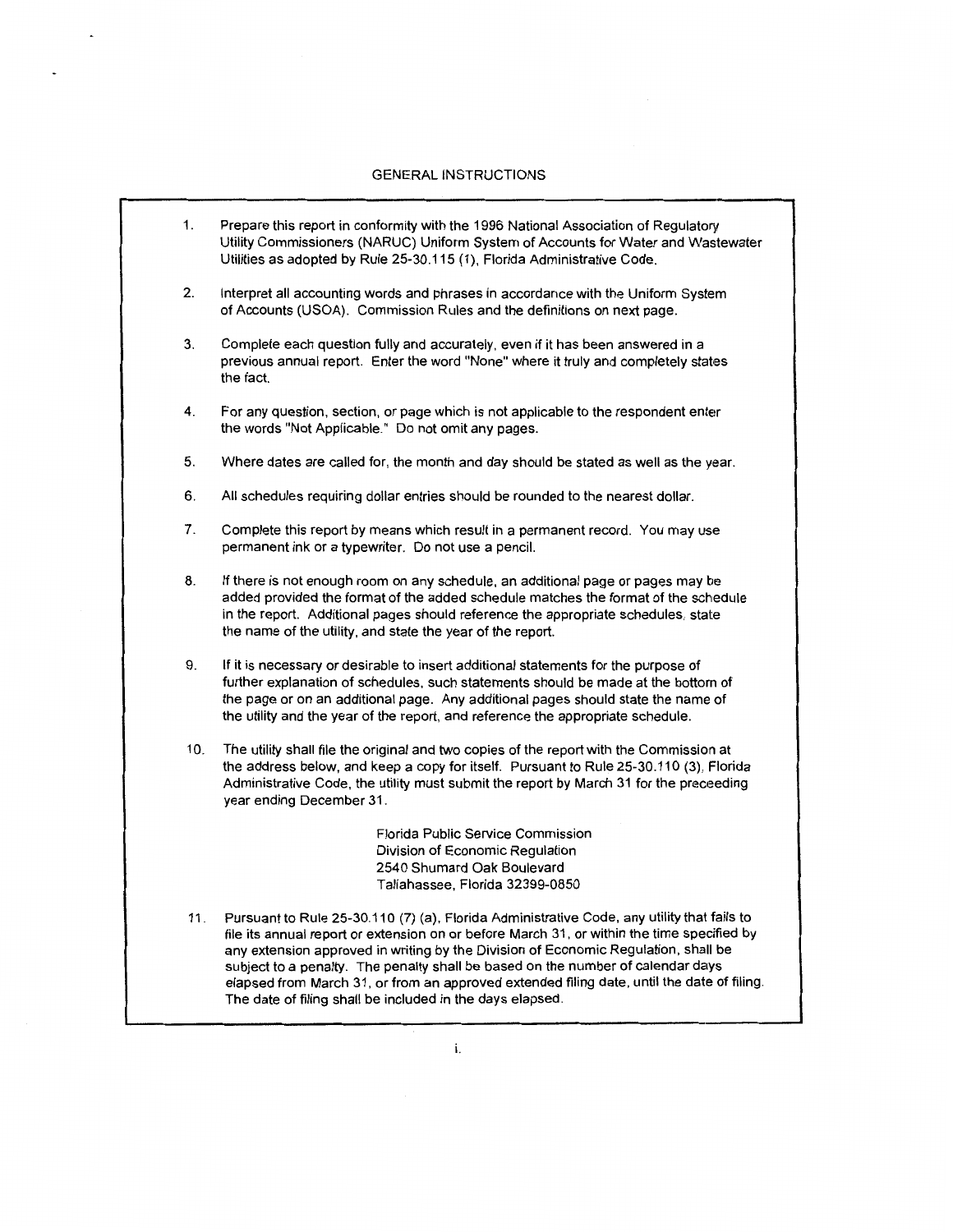ADVANCES FOR CONSTRUCTION- This account shall include advances by or in behalf of customers for construction which are to be refunded either wholly or in part. (USOA)

ALLOWANCE FOR FUNDS USED DURING CONSTRUCTION ( AFUDC)- This account shall include concurrent credits for allowance for funds used during construction based upon the net cost of funds used for construction purposes and a reasonable rate upon other funds when so used. Appropriate regulatory approval shall be obtained for "a reasonable rate". (USOA)

AMORTIZATION- The gradual extinguishment of an amount in an account by distributing such amount over a fixed period, over the life of the asset or liability to which it applies, or over the period during which it is anticipated the benefit will be realized. (USOA)

CONTRIBUTIONS IN AID OF CONSTRUCTION ( CIAC)- Any amount or item of money, services, or property received by a utility, from any person or governmental agency, any portion of which is provided at no cost to the utility, which represents an addition or transfer to the capital of the utility, and which is utilized to offset the acquisition, improvement, or construction costs of the utility's property, facilities, or equipment used to provide utility services to the public. (Section 367.021 (3), Florida Statutes)

CONSTRUCTION WORK IN PROGRESS ( CWIP ) - This account shall include the cost of water or wastewater plant in process of construction, but not yet ready for services. (USOA)

DEPRECIATION- The loss in service value not restored by current maintenance, incurred in connection with the consumption or prospective retirement of utility plant in the course of service from causes which are known to be in the current operation and against which the utility is not protected by insurance. (Rule 25-30.140 (i), Florida Administrative Code)

EFFLUENT REUSE- The use of wastewater after the treatment process, generally for reuse as irrigation water or for in plant use. (Section 367.021 (6), Florida Statutes)

EQUIVALENT RESIDENTIAL CONNECTION (ERC)- (WATER)- (Rule 25-30.515 (8), Florida Administrative Code.)

- (a) 350 gallons per day;
- (b) The number of gallons a utility demonstrates in the average daily flow for a single family unit; or
- (c) The number of gallons which has been approved by the DEP for a single family residential unit.

EQUIVALENT RESIDENTIAL CONNECTION (ERC) - (WASTEWATER) - Industry standard of 80% of Water ERC or 280 gallons per day for residential use.

GUARANTEED REVENUE CHARGE -A charge designed to cover the utility's costs including, but not limited to the cost of the operation, maintenance, depreciation, and any taxes, and to provide a reasonable return to the utility for facilities, a portion of which may not be used and useful to the utility or its existing customers. (Rule 25-30.515 (9), Florida Administrative Code)

LONG TERM DEBT- All Notes, Conditional Sales Contracts, or other evidences of indebtedness payable more than one year from date of issue. (USOA)

PROPRIETARY CAPITAL (For proprietorships and partnerships only)- The investment of a sole proprietor, or partners, in an unincorporated utility. (USOA)

RETAINED EARNINGS- This account reflects corporate earnings retained in the business. Credits would include net income or accounting adjustments associated with correction of errors attributable to a prior period. Charges to this account would include net losses, accounting adjustments associated with correction of errors attributable to a prior period or dividends. (USOA)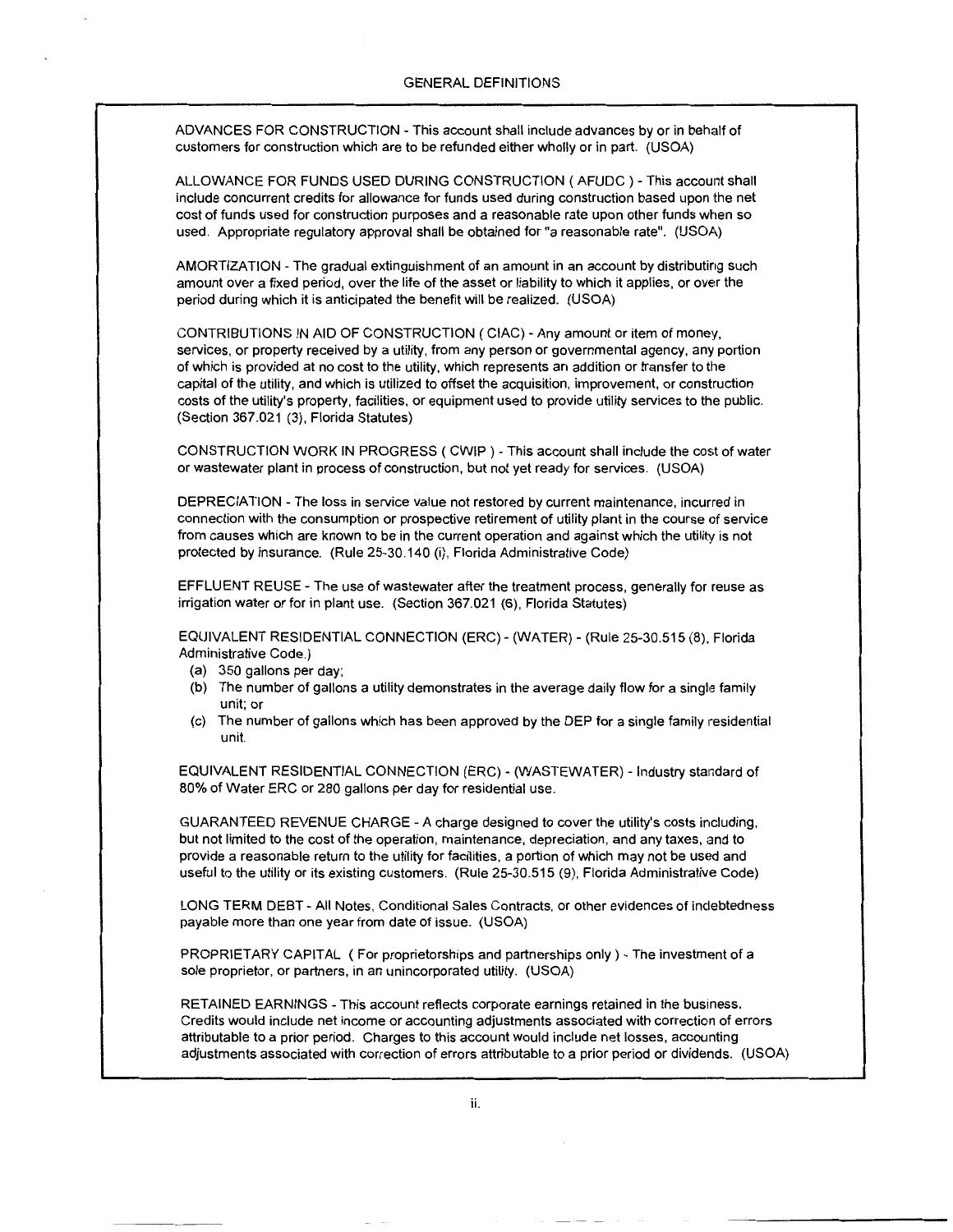#### TABLE OF CONTENTS

 $\bar{\beta}$ 

| <b>FINANCIAL SECTION</b>                                             | PAGE   |
|----------------------------------------------------------------------|--------|
| Identification                                                       | F-2    |
| Income Statement                                                     | $F-3$  |
| <b>Balance Sheet</b>                                                 | F-4    |
| Net Utility Plant                                                    | $F-5$  |
| Accumulated Depreciation and Amortization of Utility Plant           | F-5    |
| Capital Stock                                                        | F-6    |
| <b>Retained Earnings</b>                                             | F-6    |
| <b>Proprietary Capital</b>                                           | F-6    |
| Long Term Debt                                                       | F-6    |
| <b>Taxes Accrued</b>                                                 | F-7    |
| Payment for Services Rendered by Other Than Employees                | F-7    |
| Contributions in Aid of Construction                                 | $F-8$  |
| Cost of Capital Used for AFUDC Calculation                           | $F-9$  |
| AFUDC Capital Structure Adjustments                                  | $F-10$ |
| WATER OPERATING SECTION                                              | PAGE   |
| <b>Water Utility Plant Accounts</b>                                  | W-1    |
| Analysis of Accumulated Depreciation by Primary Account - Water      | W-2    |
| Water Operation and Maintenance Expense                              | $W-3$  |
| <b>Water Customers</b>                                               | $W-3$  |
| Pumping and Purchased Water Statistics and Mains                     | $VV-4$ |
| Wells and Well Pumps, Reservoirs, and High Service Pumping           | W-5    |
| Sources of Supply and Water Treatment Facilities                     | VV-6   |
| General Water System Information                                     | W-7    |
| WASTEWATER OPERATING SECTION                                         | PAGE   |
| <b>Wastewater Utility Plant Accounts</b>                             | S-1    |
| Analysis of Accumulated Depreciation by Primary Account - Wastewater | $S-2$  |
| Wastewater Operation and Maintenance Expense                         | $S-3$  |
| <b>Wastewater Customers</b>                                          | $S-3$  |
| Pumping Equipment, Collecting and Force Mains and Manholes           | $S-4$  |
| Treatment Plant, Pumps and Pumping Wastewater Statistics             | $S-5$  |
| General Wastewater System Information                                | $S-6$  |
| <b>VERIFICATION SECTION</b>                                          | PAGE   |
| Verification                                                         | $V-1$  |

iii.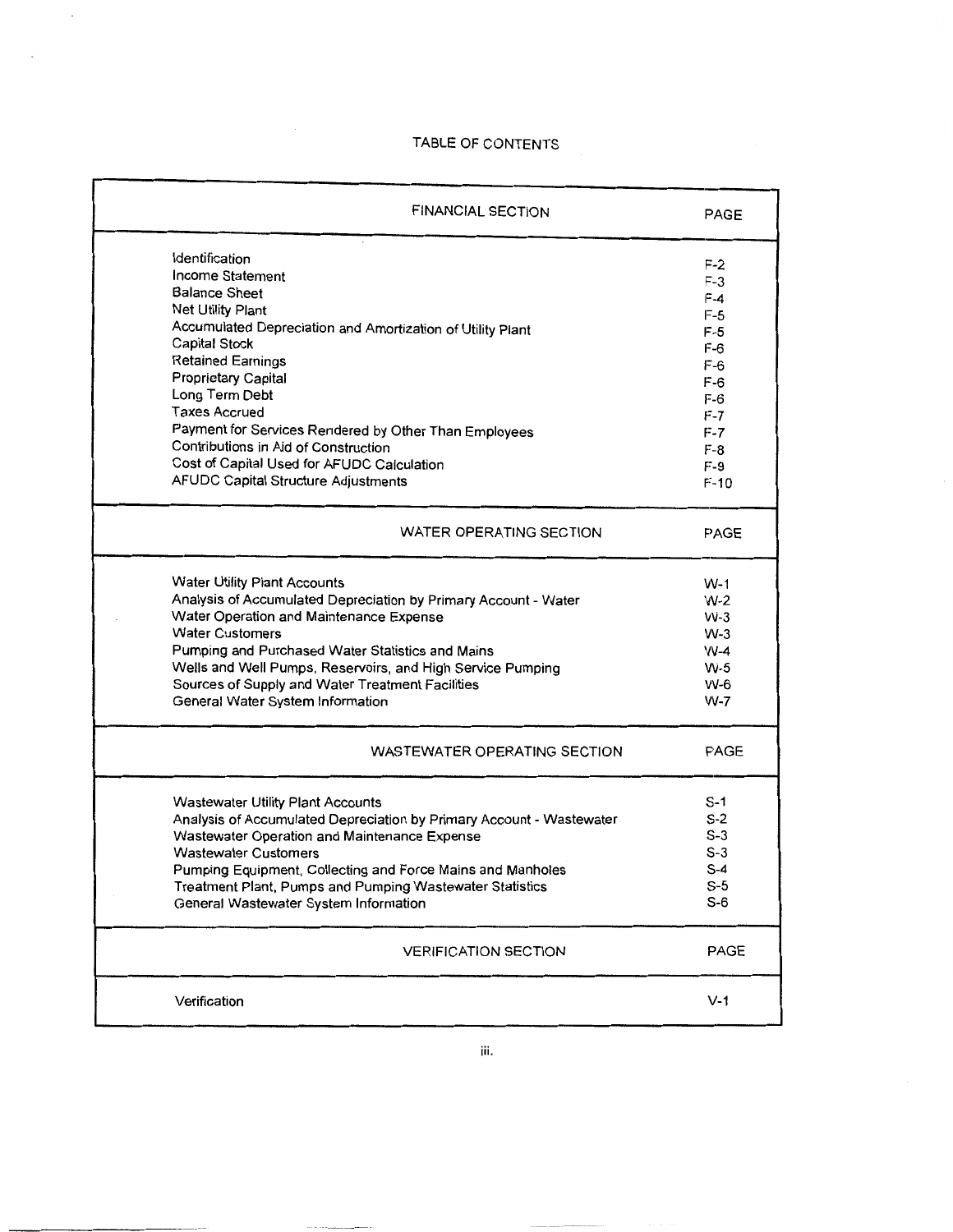# **FINANCIAL**

# **SECTION**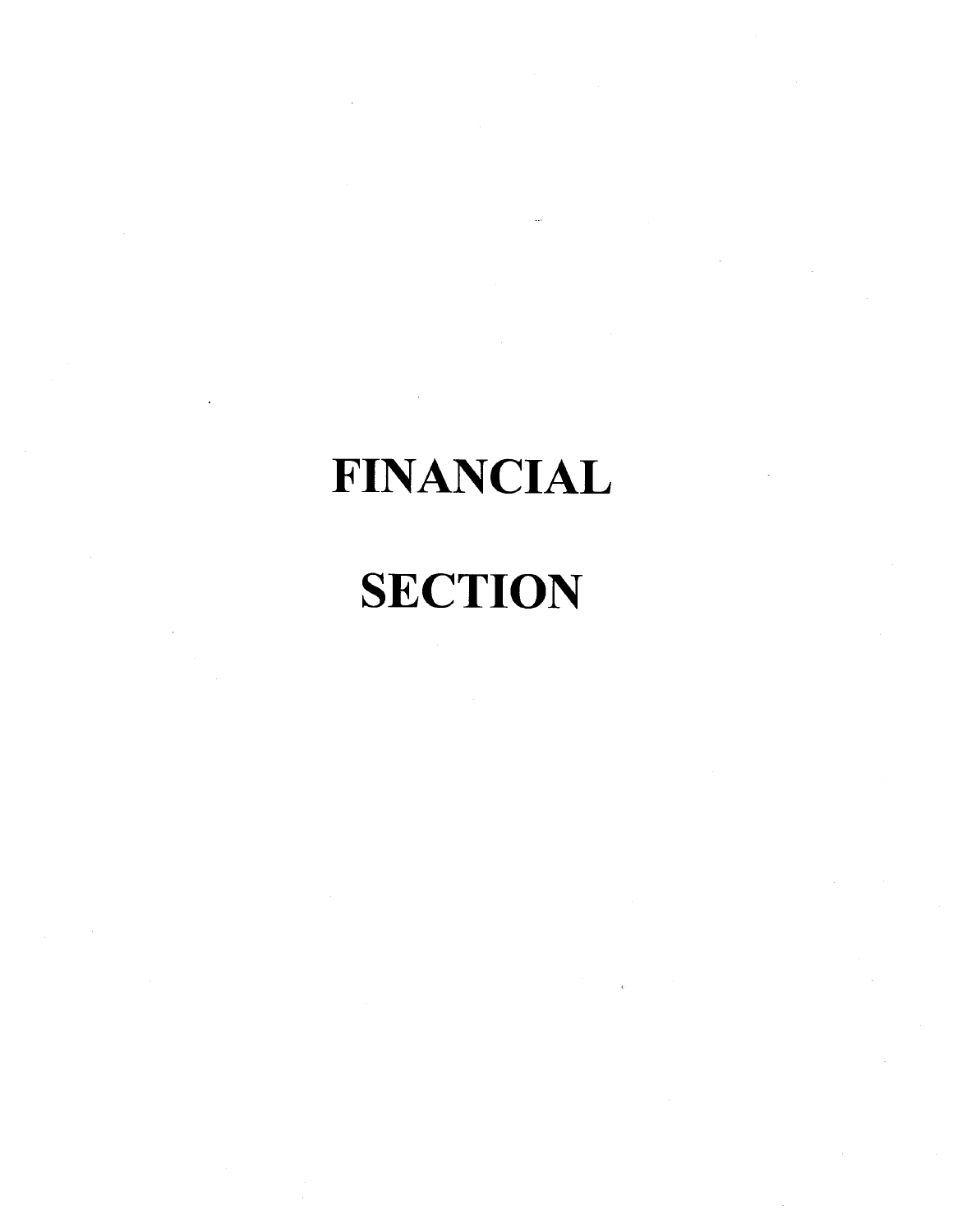#### REPORT OF

 $\overline{\phantom{a}}$ 

| Northgate Properties, Inc. of Titusville                                                                                   |                                                                                      |  |  |                              |  |  |         |
|----------------------------------------------------------------------------------------------------------------------------|--------------------------------------------------------------------------------------|--|--|------------------------------|--|--|---------|
|                                                                                                                            | (EXACT NAME OF UTILITY)                                                              |  |  |                              |  |  |         |
| 3277 First Avenue                                                                                                          |                                                                                      |  |  | 3277 First Avenue            |  |  |         |
| Mims, FL 32754                                                                                                             |                                                                                      |  |  | Mims, FL 32754               |  |  | Brevard |
|                                                                                                                            | <b>Mailing Address</b>                                                               |  |  | <b>Street Address</b>        |  |  | County  |
| Telephone Number                                                                                                           | 321-267-0144                                                                         |  |  | Date Utility First Organized |  |  |         |
| Fax Number<br>321-267-0501<br>E-mail Address<br>rnorthgateprope@cfl.rr.com                                                 |                                                                                      |  |  |                              |  |  |         |
|                                                                                                                            | Sunshine State One-Call of Florida, Inc. Member No.                                  |  |  |                              |  |  |         |
|                                                                                                                            | Check the business entity of the utility as filed with the Internal Revenue Service: |  |  |                              |  |  |         |
| Individual                                                                                                                 | Sub Chapter S Corporation<br>1120 Corporation<br>Partnership                         |  |  |                              |  |  |         |
| Name, Address and phone where records are located:<br>Northgate Properties, 3277 First Ave, Mims, FL 32754<br>321-267-0144 |                                                                                      |  |  |                              |  |  |         |
| Name of subdivisions where services are provided:                                                                          |                                                                                      |  |  |                              |  |  |         |

#### CONTACTS:

| Name                                                                                                                                            | Title                                                                 | <b>Principal Business Address</b>                                                | Salary<br>Charged<br>Utility |
|-------------------------------------------------------------------------------------------------------------------------------------------------|-----------------------------------------------------------------------|----------------------------------------------------------------------------------|------------------------------|
| Person to send correspondence:<br>Lester E. Groom, Jr.                                                                                          | VP & Resgistered Agent                                                | 3277 First Ave, Mims, FL                                                         |                              |
| Person who prepared this report:<br>Lester E. Groom, Jr.<br>Officers and Managers:<br>Nancy G. Evans<br>Lester E. Groom, Jr.<br>Karen G. Plants | <b>VP &amp; Treasurer</b><br>VP & Resgistered Agent<br>VP & Secretary | 3277 First Ave, Mims, FL<br>3277 First Ave, Mims, FL<br>3277 First Ave, Mims, FL | \$<br>S<br>S                 |

Report every corporation or person owning or holding directly or indirectly 5 percent or more of the voting securities of the reporting utility:

| Name | Percent<br>Ownership in<br><b>Utility</b> | <b>Principal Business Address</b> | Salary<br>Charged<br><b>Utility</b> |
|------|-------------------------------------------|-----------------------------------|-------------------------------------|
|      |                                           |                                   |                                     |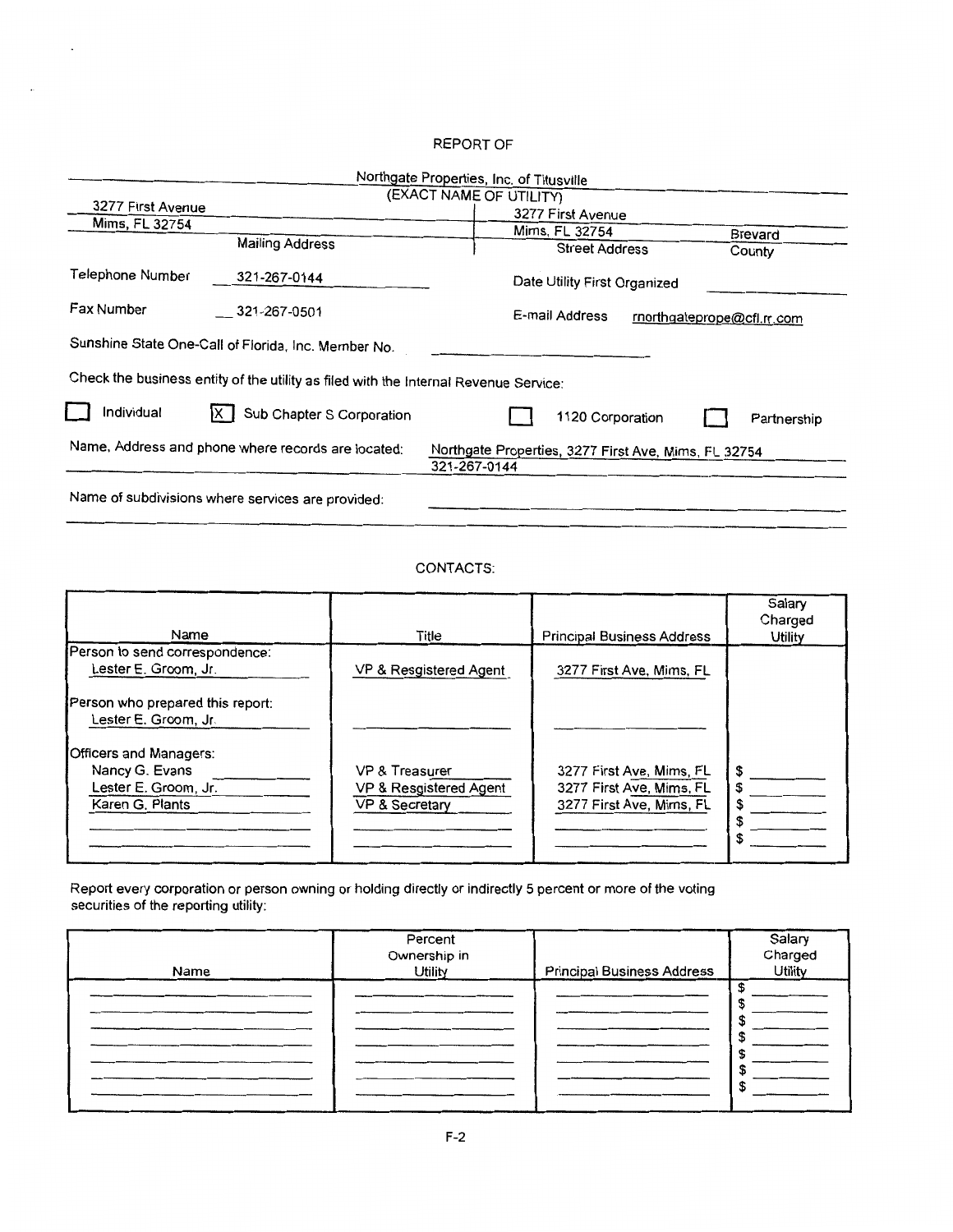## **UTILITY NAME:** Northgate Properties. Inc. of Titusville

 $\sim$   $\sim$ 

 $\langle \cdot \rangle$ 

#### YEAR OF REPORT DECEMBER 31,  $2012$

| Account Name                                                                                                                                                    | Ref.<br>Page   |                                                                                                                                                                                                                                                                         |               |               | Total               |
|-----------------------------------------------------------------------------------------------------------------------------------------------------------------|----------------|-------------------------------------------------------------------------------------------------------------------------------------------------------------------------------------------------------------------------------------------------------------------------|---------------|---------------|---------------------|
|                                                                                                                                                                 |                | Water                                                                                                                                                                                                                                                                   | Wastewater    | Other         | Company             |
| Gross Revenue:<br>Residential________<br>Commercial_________<br>Industrial__________<br>Multiple Family______<br>Guaranteed Revenues__<br>Other (Specify)______ |                | \$ 28,074<br>315                                                                                                                                                                                                                                                        | \$ 18,065     | $\frac{1}{2}$ | \$<br>46,139<br>315 |
| Total Gross Revenue___                                                                                                                                          |                | \$<br>28,389                                                                                                                                                                                                                                                            | 18,065        | 0             | S.<br>46,454        |
| Operation Expense (Must tie<br>to pages W-3 and S-3)                                                                                                            | $W-3$<br>$S-3$ | \$<br>55,059                                                                                                                                                                                                                                                            | \$36,708      | $\frac{1}{2}$ | \$91,767            |
| Depreciation Expense____                                                                                                                                        | $F-5$          | 5,762                                                                                                                                                                                                                                                                   | 495           |               | 6,257               |
| CIAC Amortization Expense_                                                                                                                                      | $F-8$          |                                                                                                                                                                                                                                                                         |               |               |                     |
| Taxes Other Than Income                                                                                                                                         | $F-7$          | 1,278                                                                                                                                                                                                                                                                   | 813           |               | 2,091               |
| Income Taxes_ ________                                                                                                                                          | $F-7$          |                                                                                                                                                                                                                                                                         |               |               |                     |
| <b>Total Operating Expense</b>                                                                                                                                  |                | \$<br>62,099                                                                                                                                                                                                                                                            | 38,016        |               | \$<br>100,115       |
| Net Operating Income (Loss)                                                                                                                                     |                | $-33,710$<br>\$                                                                                                                                                                                                                                                         | \$<br>-19,951 | \$            | \$<br>$-53,661$     |
| Other Income:<br>Nonutility Income_____                                                                                                                         |                | \$                                                                                                                                                                                                                                                                      | \$            | $\frac{1}{2}$ | $\sim$              |
| Other Deductions:<br><b>Miscellaneous Nonutility</b><br>Expenses $      -$<br>Interest Expense_____                                                             |                | \$<br>$\label{eq:2.1} \begin{array}{ll} \mathcal{L}_{\text{max}}(\mathcal{L}_{\text{max}}) & \mathcal{L}_{\text{max}}(\mathcal{L}_{\text{max}}) \\ \mathcal{L}_{\text{max}}(\mathcal{L}_{\text{max}}) & \mathcal{L}_{\text{max}}(\mathcal{L}_{\text{max}}) \end{array}$ | $\frac{1}{2}$ | $\frac{1}{2}$ | $\frac{1}{2}$       |
| Net Income (Loss)                                                                                                                                               |                | $-33,710$<br>\$                                                                                                                                                                                                                                                         | \$<br>-19,951 | $\frac{1}{2}$ | \$<br>$-53,661$     |

INCOME STATEMENT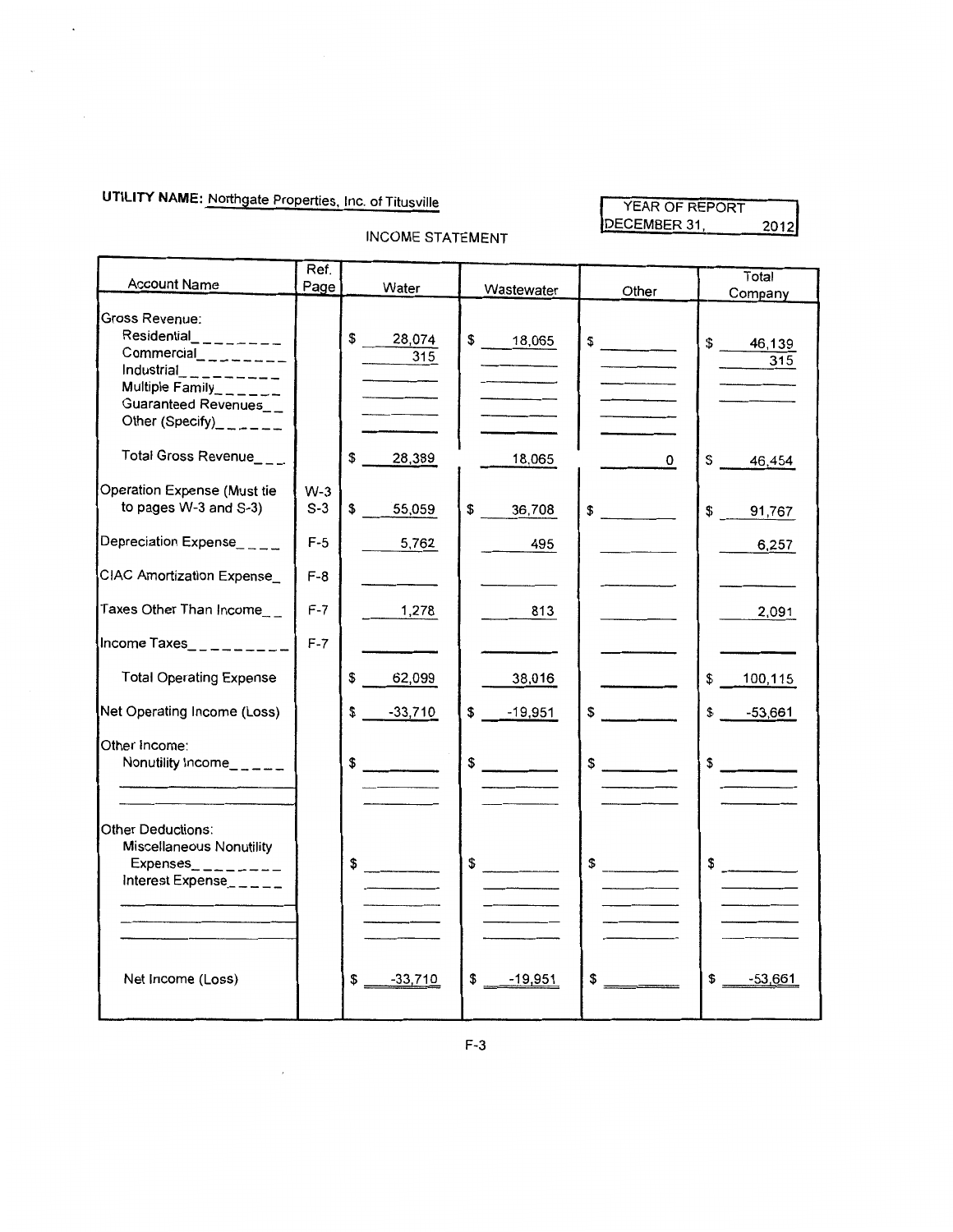### **UTILITY NAME:** Northgate Properties, Inc. of Titusville

 $\ddot{\phantom{a}}$ 

 $\lambda$ 

#### YEAR OF REPORT DECEMBER 31,  $2012$

|                                                                                                                                                                                                            | Reference               | Current                                                                                                                                              | Previous                                       |
|------------------------------------------------------------------------------------------------------------------------------------------------------------------------------------------------------------|-------------------------|------------------------------------------------------------------------------------------------------------------------------------------------------|------------------------------------------------|
| ACCOUNT NAME                                                                                                                                                                                               | Page                    | Year                                                                                                                                                 | Year                                           |
| Assets:                                                                                                                                                                                                    |                         |                                                                                                                                                      |                                                |
| Utility Plant in Service (101-105)<br>$\frac{1}{2}$<br>Accumulated Depreciation and                                                                                                                        | $F-5, W-1, S-1$         | \$<br>104607                                                                                                                                         | \$<br>100033                                   |
| Amortization $(108)$ _______________                                                                                                                                                                       | $F-5, W-2, S-2$         | 102733                                                                                                                                               | 96476                                          |
| Net Utility Plant_________________                                                                                                                                                                         |                         | 1874<br>\$                                                                                                                                           | \$<br>3557                                     |
| $Cash_{---------------$<br>Customer Accounts Receivable $(141)$ <sub>----</sub><br>Other Assets (Specify): ____________<br>the contract of the contract of the contract of the contract of the contract of |                         | $\overline{\phantom{a}}$                                                                                                                             | $\overline{\phantom{a}}$<br>_________          |
| Total Assets____________________                                                                                                                                                                           |                         |                                                                                                                                                      |                                                |
| Liabilities and Capital:                                                                                                                                                                                   |                         |                                                                                                                                                      |                                                |
| Common Stock Issued $(201)$ <sub>2</sub> <sub>2</sub> <sub>2</sub> <sub>2</sub> 222222<br>Preferred Stock Issued $(204)$ ___________<br>Other Paid in Capital $(211)$ <sub>_______________</sub>           | $F-6$<br>$F-6$<br>$F-6$ | the company of the company of the<br>the contract of the contract of the contract of the contract of the contract of the contract of the contract of |                                                |
| Propietary Capital (Proprietary and<br>partnership only) $(218)$ <sub>----------</sub> -----                                                                                                               | $F-6$                   |                                                                                                                                                      | <u> The Communication of the Communication</u> |
| Total Capital____________________                                                                                                                                                                          |                         | \$                                                                                                                                                   |                                                |
| Long Term Debt $(224)$ <sub>------------</sub> ----<br>Accounts Payable $(231)$ <sub>-----------</sub> ----                                                                                                | $F-6$                   | \$                                                                                                                                                   | \$<br><u> 1980 - Jan Stern Barns</u>           |
| Customer Deposits $(235)$ <sub>----------</sub> ----<br>Accrued Taxes $(236)$ <sub>------</sub> ---------<br>Other Liabilities (Specify)______                                                             |                         | 2091                                                                                                                                                 | 2060                                           |
| Absorbed by entity's funds from other<br>operations                                                                                                                                                        |                         | $-217$                                                                                                                                               | 1497                                           |
| Advances for Construction___________<br>Contributions in Aid of<br>Construction - Net $(271-272)$ <sub>2</sub> _ _ _ _ _ _ _                                                                               | $F-8$                   |                                                                                                                                                      |                                                |
| Total Liabilities and Capital___________                                                                                                                                                                   |                         | 1874<br>\$                                                                                                                                           | 3557<br>\$                                     |

#### COMPARATIVE BALANCE SHEET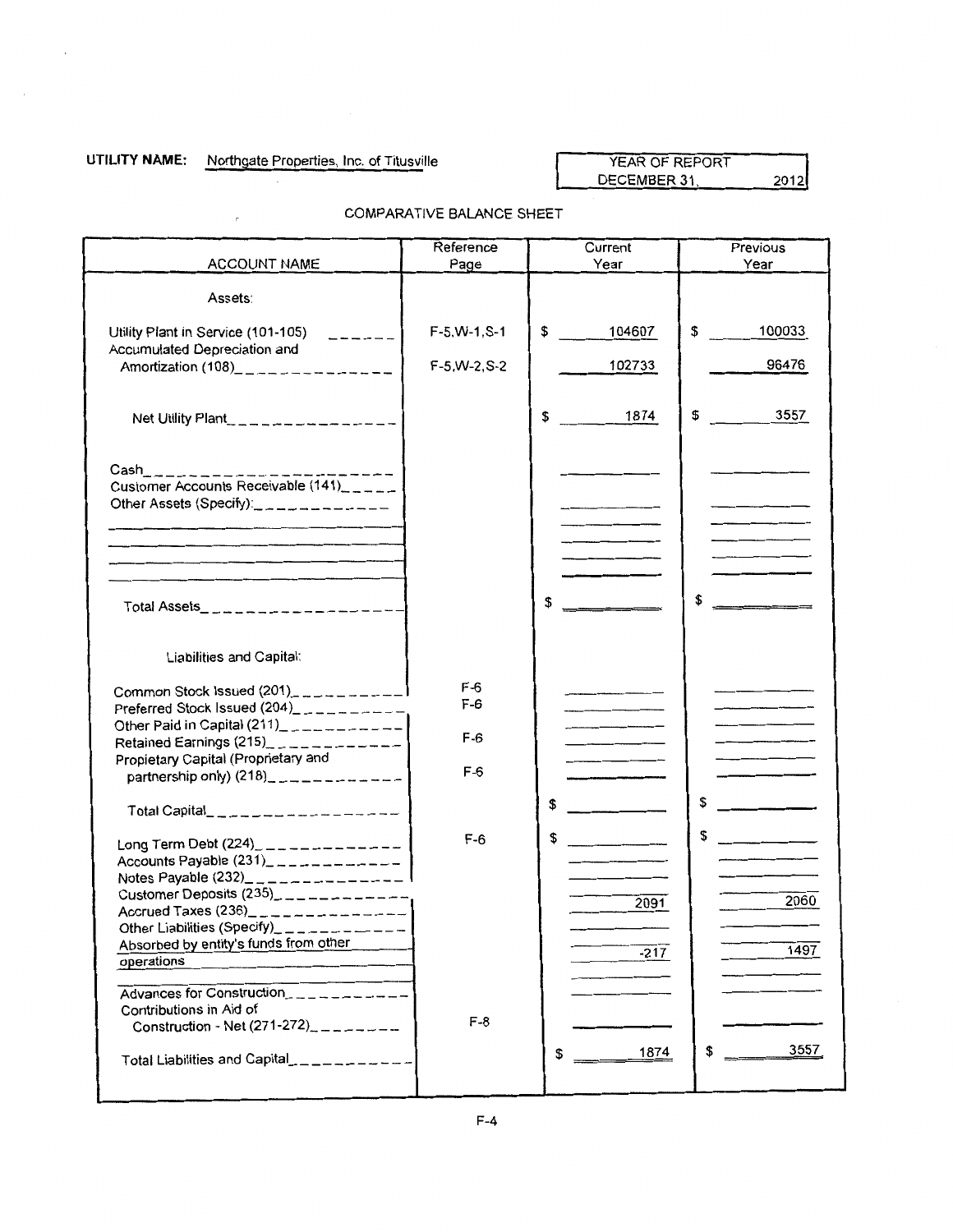UTILITY NAME Northgate Properties, Inc. of Titusville YEAR OF REPORT

DECEMBER 31, 2012

| <b>GROSS UTILITY PLANT</b>                                                                                                                                                          |             |             |                                             |              |  |
|-------------------------------------------------------------------------------------------------------------------------------------------------------------------------------------|-------------|-------------|---------------------------------------------|--------------|--|
| Plant Accounts:<br>(101 - 107) inclusive                                                                                                                                            | Water       | Wastewater  | Plant other<br>Than<br>Reporting<br>Systems | Total        |  |
| Utility Plant in Service (101)<br>Construction Work in Progress<br>$(105)$ _ _ _ _ _ _ _ _ _ _ _ _<br>Other (Specify) $\frac{1}{2}$ = $\frac{1}{2}$ = $\frac{1}{2}$ = $\frac{1}{2}$ | \$<br>73489 | \$<br>31118 | $\frac{1}{2}$                               | \$<br>104607 |  |
| Total Utility Plant______                                                                                                                                                           | \$<br>73489 | \$<br>31118 | \$                                          | \$<br>104607 |  |

ACCUMULATED DEPRECIATION (AID) AND AMORTIZATION OF UTILITY PLANT

| Account 108                                                                                                                                                            | Water                            | Wastewater   | Other Than<br>Reporting<br>Systems | Total        |
|------------------------------------------------------------------------------------------------------------------------------------------------------------------------|----------------------------------|--------------|------------------------------------|--------------|
| <b>Balance First of Year</b>                                                                                                                                           | $\mathbf{s}$<br>66486            | 29990<br>\$. | \$                                 | 96476<br>\$  |
| Add Credits During Year:<br>Accruals charged to                                                                                                                        |                                  |              |                                    |              |
| depreciation account $\Box$                                                                                                                                            | I S.<br>5524                     | \$<br>396    | S.                                 | \$<br>5920   |
| Salvage_____________<br>Other Credits (specify)___<br>PY Beg Bal Discrepancy                                                                                           | 238                              | 99           |                                    | 337          |
| Total Credits <b>Contract Contract Contract Contract</b>                                                                                                               | $\overline{\phantom{0}}$<br>5762 | 495          | S.                                 | 6257         |
| Deduct Debits During Year:<br>Book cost of plant<br>$retired$ <sub>2</sub> $       -$<br>Cost of removal $\frac{1}{2}$ = $\frac{1}{2}$ = $\frac{1}{2}$ = $\frac{1}{2}$ | l \$                             | \$           | \$                                 | \$           |
| Other debits (specify)                                                                                                                                                 |                                  |              |                                    |              |
| Total Debits_________                                                                                                                                                  | $\mathsf{s}$                     |              | \$                                 | \$           |
| Balance End of Year <sub>_____</sub> ____ \$                                                                                                                           | 72248                            | 30485<br>\$  | \$                                 | \$<br>102733 |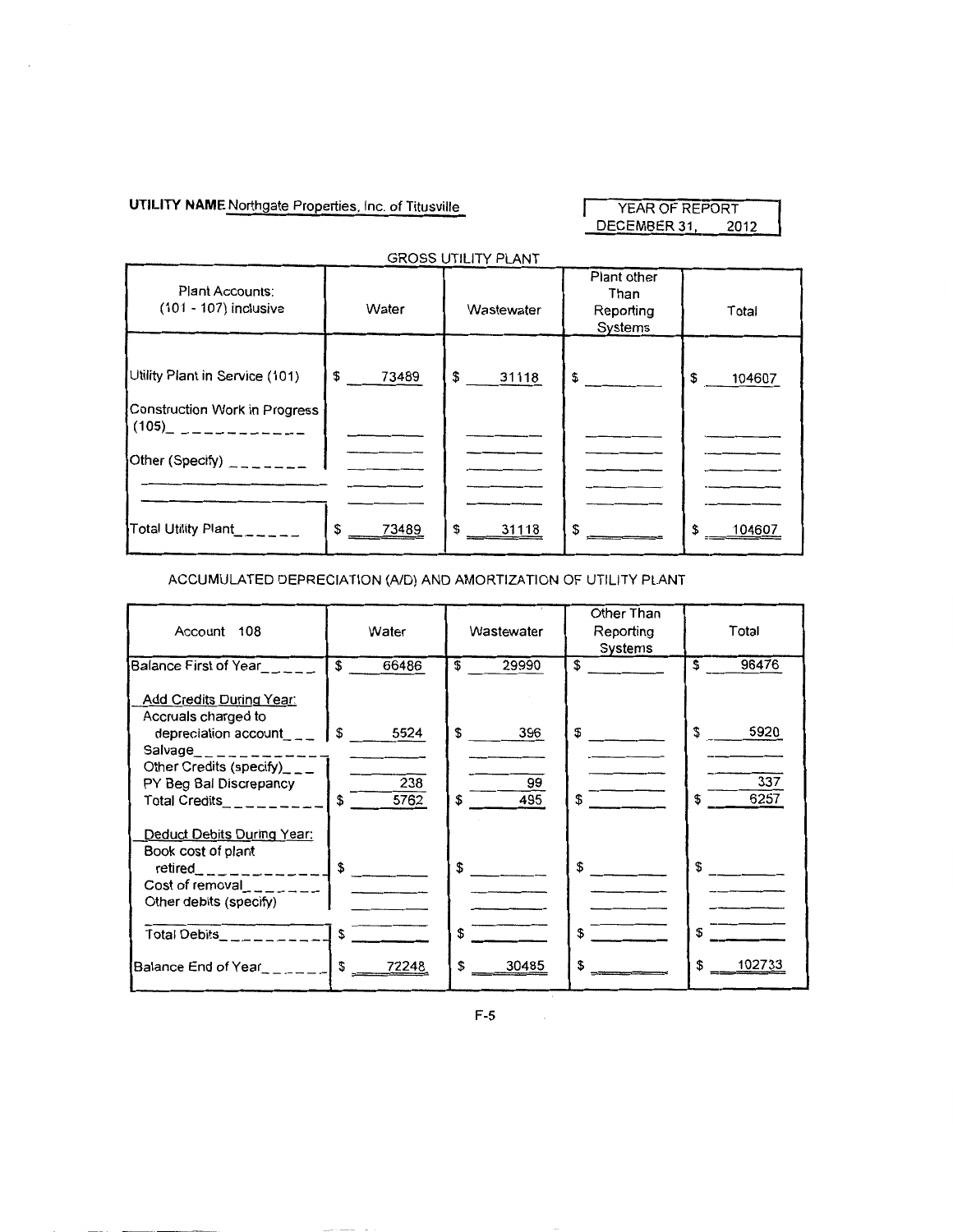## **UTILITY NAME:** Northgate Properties, Inc. of Titusville

YEAR OF REPORT DECEMBER 31, 2012

## CAPITAL STOCK ( 201-204)

|                                                       | Common<br>Stock | Preferred<br>Stock |
|-------------------------------------------------------|-----------------|--------------------|
| Par or stated value per share                         |                 |                    |
| Shares authorized                                     |                 |                    |
| Shares issued and outstanding                         |                 |                    |
| Total par value of stock issued                       |                 |                    |
| Dividends declared per share for year<br>$z = -z - z$ |                 |                    |
|                                                       |                 |                    |
|                                                       |                 |                    |

### RETAINED EARNINGS ( 215)

|                                    | Appropriated | Un-<br>Appropriated |
|------------------------------------|--------------|---------------------|
| Balance first of year              |              |                     |
| Changes during the year (Specify): |              |                     |
|                                    |              |                     |
|                                    |              |                     |
|                                    |              |                     |
| Balance end of year____________    |              |                     |

### PROPRIETARY CAPITAL ( 218)

|                                        | Proprietor<br>Or Partner | Partner |
|----------------------------------------|--------------------------|---------|
| Changes during the year (Specify):     |                          |         |
|                                        |                          |         |
| Balance end of year___________________ |                          |         |

#### LONG TERM DEBT ( 224 )

|                                                    | Interest |       | Principal         |
|----------------------------------------------------|----------|-------|-------------------|
| Description of Obligation (Including Date of Issue | Rate     | # of  | per Balance       |
| and Date of Maturity).                             |          | Pymts | <b>Sheet Date</b> |
|                                                    |          |       |                   |
|                                                    |          |       |                   |
|                                                    |          |       |                   |
| Total                                              |          |       |                   |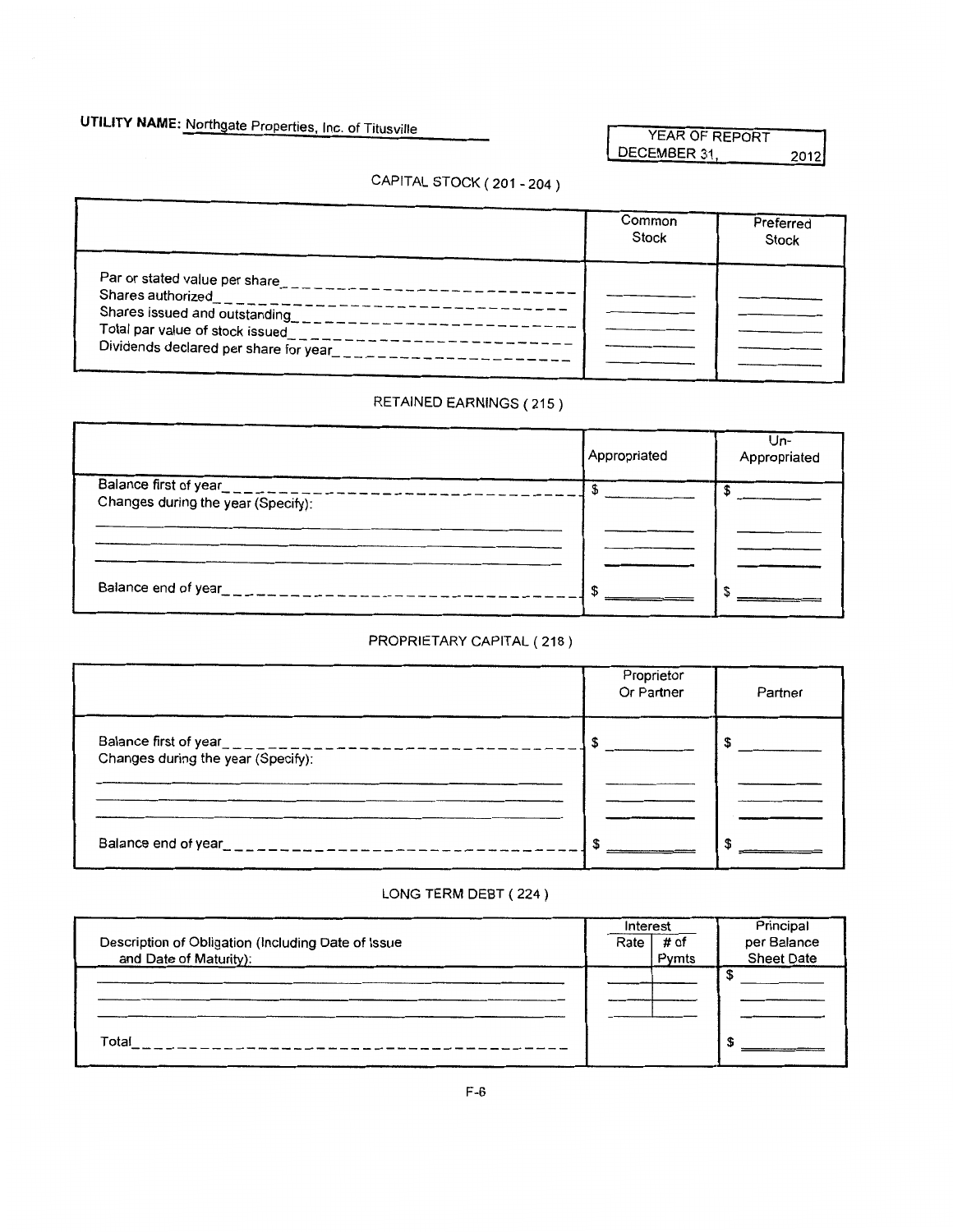**UTILITY NAME:** Northgate Properties, Inc. of Titusville

YEAR OF REPORT DECEMBER 31, 2012

#### **TAX EXPENSE**

| (a)                                                                                                                                                                                                                                                                             | Water              | Wastewater      | Other | Total             |
|---------------------------------------------------------------------------------------------------------------------------------------------------------------------------------------------------------------------------------------------------------------------------------|--------------------|-----------------|-------|-------------------|
|                                                                                                                                                                                                                                                                                 | (b)                | (c)             | (d)   | (e)               |
| Income Taxes:<br>Federal income tax________<br>State income $\text{Tax}_{\text{max}} = \frac{1}{2}$<br>Taxes Other Than Income:<br>State ad valorem tax<br>Local property tax_________<br>Regulatory assessment fee___<br>Other (Specify)__________<br><b>Total Tax Expense</b> | 1278<br>1278<br>\$ | 813<br>813<br>S |       | 2091<br>209<br>£. |

#### **PAYMENTS FOR SERVICES RENDERED BY OTHER THAN EMPLOYEES**

Report all information concerning outside rate, management, construction, advertising, labor relations, public relations, or other similiar professional services rendered the respondent for which aggregate payments during the year to any corporation, partnership, individual, or organization of any kind whatever amounting to \$500 or more.

| Name of Recipient                                                            | Water<br>Amount                | Wastewater<br>Amount                                      | Description of Service                                                      |
|------------------------------------------------------------------------------|--------------------------------|-----------------------------------------------------------|-----------------------------------------------------------------------------|
| Space Coast Water & Wastewater<br><b>USTI</b><br><b>ADP &amp; Associates</b> | \$<br>20672<br>396<br>165<br>S | 13781<br>\$<br>S<br>264<br>110<br>\$<br>S<br>э<br>٦.<br>S | <b>Monthly Services</b><br><b>Billing Program &amp; Supplies</b><br>Permits |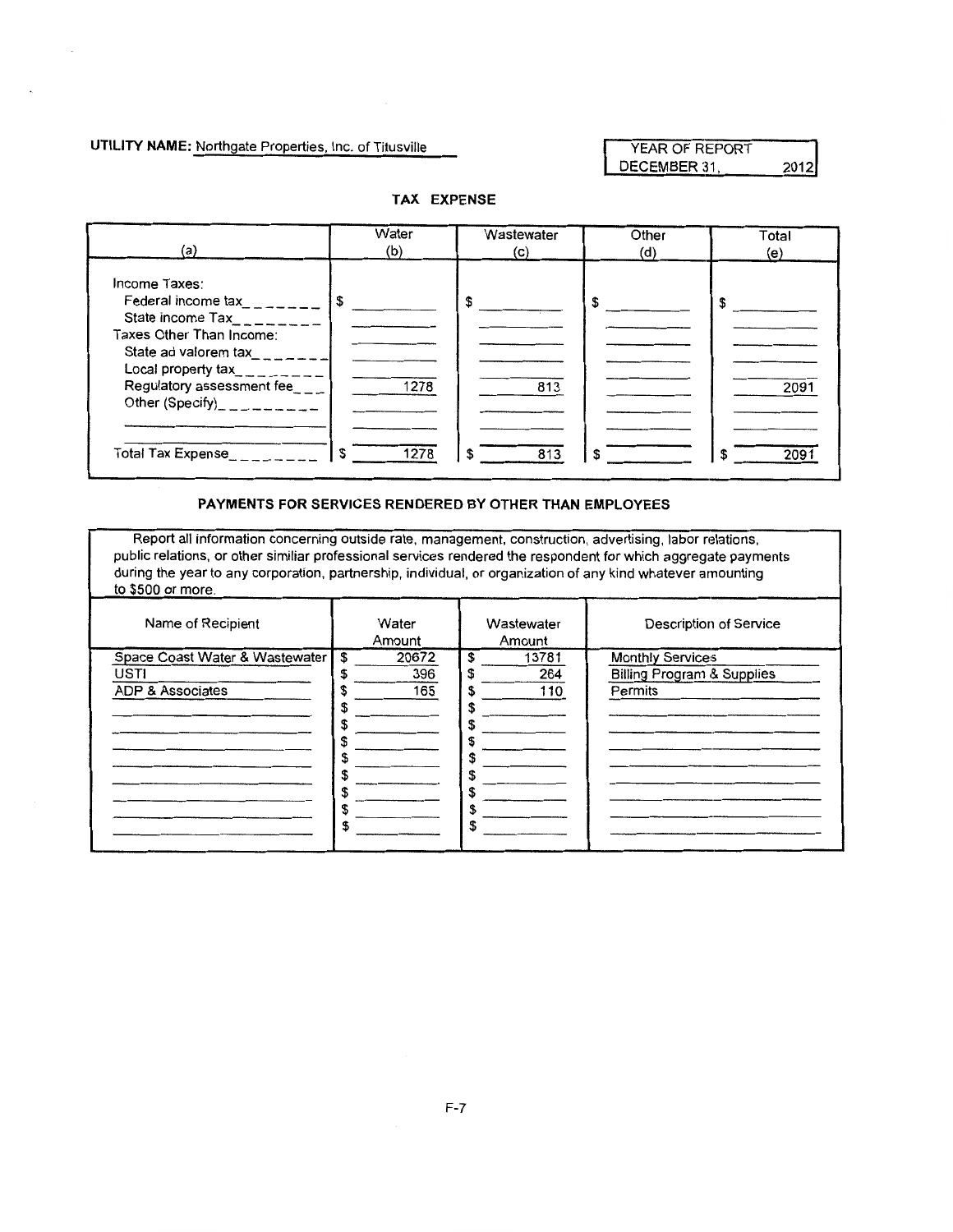#### YEAR OF REPORT DECEMBER 31, 2012

## **CONTRIBUTIONS IN AID OF CONSTRUCTION ( 271** )

|                                                     | (a)                                                                                                                                                                                               | Water<br>(b) | Wastewater<br>(c) | Total<br>(d) |
|-----------------------------------------------------|---------------------------------------------------------------------------------------------------------------------------------------------------------------------------------------------------|--------------|-------------------|--------------|
| 11)<br>2)<br>$ 3\rangle$<br>$\vert 4 \rangle$<br>(5 | Balance first of year<br><u>__________________</u><br>Add credits during year_________________<br>Total<br>Deduct charges during the year____________<br>Balance end of year_____________________ |              |                   |              |
| 16)                                                 | Less Accumulated Amortization____________<br>Net CIAC__________________                                                                                                                           |              |                   |              |

### **ADDITIONS TO CONTRIBUTIONS IN AID OF CONSTRUCTION DURING YEAR (CREDITS)**

| Report below all developers or contractors<br>agreements from which cash or property was<br>received during the year. |                                                                                      | Indicate<br>"Cash" or<br>"Property" | Water | Wastewater    |
|-----------------------------------------------------------------------------------------------------------------------|--------------------------------------------------------------------------------------|-------------------------------------|-------|---------------|
|                                                                                                                       |                                                                                      |                                     |       |               |
|                                                                                                                       |                                                                                      |                                     |       |               |
| Sub-total_________________________                                                                                    |                                                                                      |                                     | £.    | \$            |
| charges received during the year.                                                                                     | Report below all capacity charges, main<br>extension charges and customer connection |                                     |       |               |
| Description of Charge                                                                                                 | Number of<br>Connections                                                             | Charge per<br>Connection            |       |               |
|                                                                                                                       |                                                                                      | $\frac{1}{2}$                       | \$    | $\frac{1}{2}$ |
|                                                                                                                       |                                                                                      |                                     |       |               |
| Total Credits During Year (Must agree with line # 2 above.) $\mu$                                                     |                                                                                      |                                     |       |               |
|                                                                                                                       |                                                                                      |                                     |       |               |

#### ACCUMULATED AMORTIZATION OF CIAC (272)

| Balance First of Year                                  | Water | Wastewater | Total |
|--------------------------------------------------------|-------|------------|-------|
| Add Debits During Year:<br>Deduct Credits During Year: |       |            |       |
| Balance End of Year (Must agree with line #6 above.)   |       |            |       |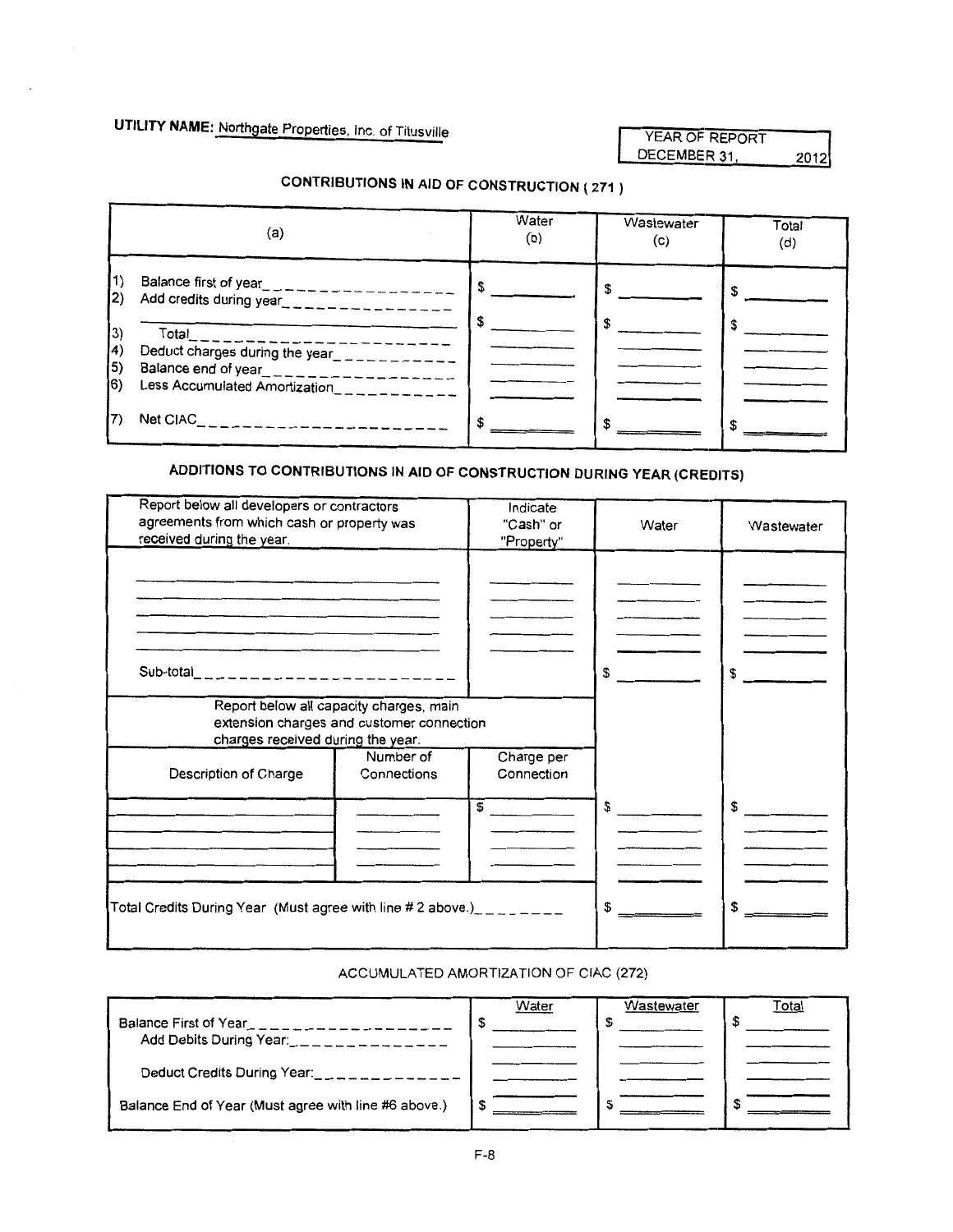# \*\* COMPLETION OF SCHEDULE REQUIRED ONLY IF AFUDC WAS CHARGED DURING YEAR \*\*

**UTILITY NAME Northgate Properties, Inc. of Titusville** 

| YEAR OF REPORT |      |
|----------------|------|
| DECEMBER 31,   | 2012 |

#### **SCHEDULE "A"**

## **SCHEDULE OF COST OF CAPITAL USED FOR AFUDC CALCULATION (1)**

| Class of Capital<br>(a)     | Dollar<br>Amount<br>(b) | Percentage<br>οf<br>Capital<br>(c) | Actual<br>Cost<br>Rates<br>(d) | Weighted<br>Cost<br>[ c x d ]<br>(e) |
|-----------------------------|-------------------------|------------------------------------|--------------------------------|--------------------------------------|
| <b>Common Equity</b>        | \$                      | %                                  | %                              | $\%$                                 |
| <b>Preferred Stock</b>      |                         | %                                  | %                              | %                                    |
| Long Term Debt              |                         | %                                  | %                              | %                                    |
| <b>Customer Deposits</b>    |                         | %                                  | %                              | %                                    |
| Tax Credits - Zero Cost     |                         | %                                  | 0.00<br>%                      | %                                    |
| Tax Credits - Weighted Cost |                         | %                                  | %                              | %                                    |
| Deferred Income Taxes       |                         | %                                  | %                              | $\%$                                 |
| Other (Explain)             |                         | %                                  | $\%$                           | %                                    |
| Total                       | \$                      | 100.00 %                           |                                | %                                    |

(1) Must be calculated using the same methodology used to calculate AFUDC rate approved by the Commission.

#### **APPROVED AFUDC RATE**

| Current Commission approved AFUDC rate:       | % |
|-----------------------------------------------|---|
| Commission Order Number approving AFUDC rate: |   |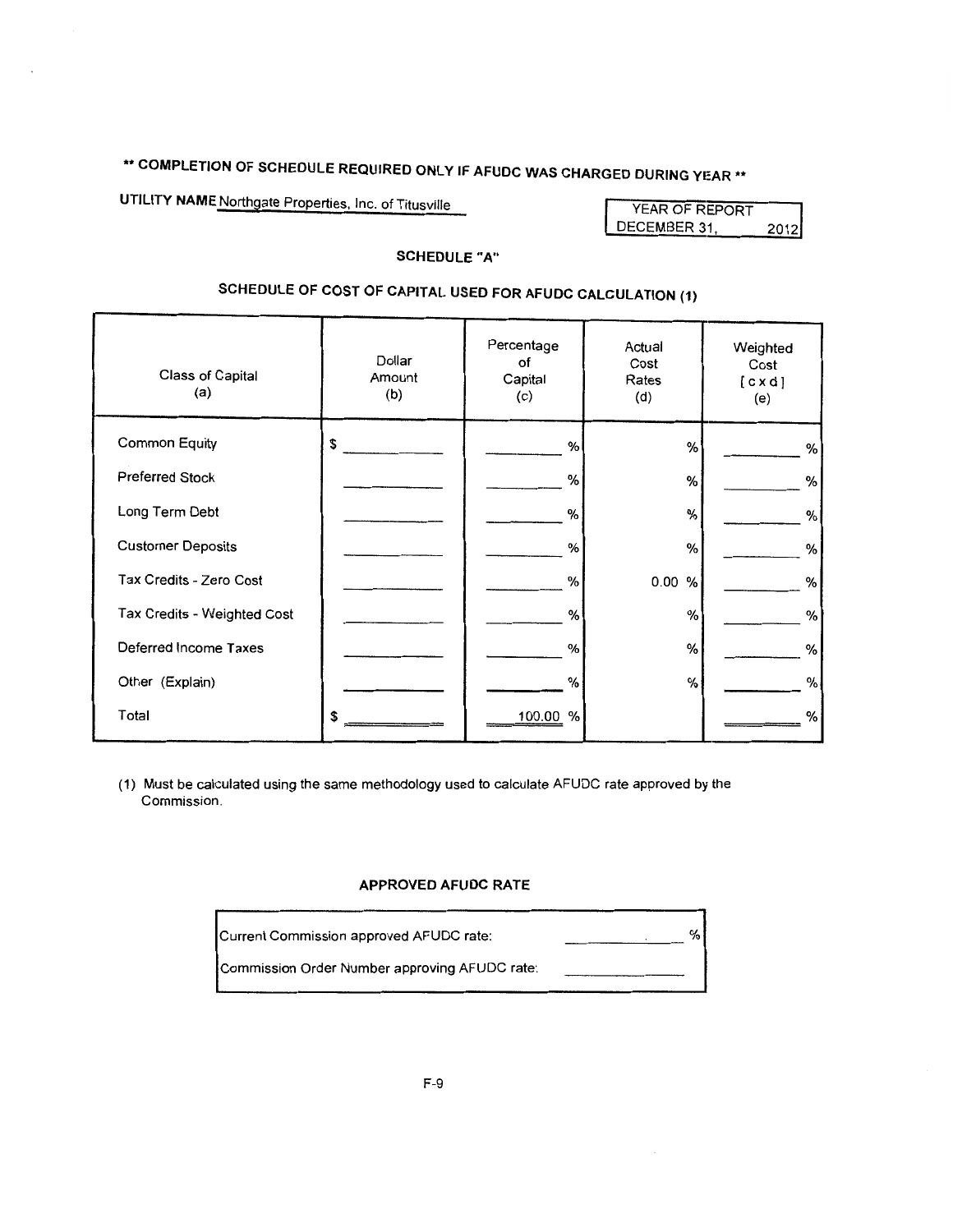# **\*\*COMPLETION OF SCHEDULE REQUIRED ONLY IF AFUDC WAS CHARGED DURING YEAR\*\***

**UTILITY NAME Northgate Properties, Inc. of Titusville** 

| YEAR OF REPORT |      |
|----------------|------|
| DECEMBER 31,   | 2012 |

#### **SCHEDULE "B"**

### **SCHEDULE OF CAPITAL STRUCTURE ADJUSTMENTS**

| Class of Capital<br>(a)                                                                                                                                                                                                      | Per<br>Book<br>Balance<br>(b) | Non-utility<br>Adjustments<br>(c) | Non-juris.<br>Adjustments<br>(d) | Other (1)<br>Adjustments<br>(e) | Capital<br>Structure<br>Used for<br><b>AFUDC</b><br>Calculation<br>(f) |
|------------------------------------------------------------------------------------------------------------------------------------------------------------------------------------------------------------------------------|-------------------------------|-----------------------------------|----------------------------------|---------------------------------|------------------------------------------------------------------------|
| <b>Common Equity</b><br><b>Preferred Stock</b><br>Long Term Debt<br><b>Customer Deposits</b><br>Tax Credits-Zero Cost<br><b>Tax Credits-Weighted</b><br>Cost of Capital<br>Deferred Income Taxes<br>Other (Explain)<br>Total | \$<br>S                       | \$                                | \$<br>\$                         | \$<br>£.                        | \$<br>٩                                                                |

(1) Explain below all adjustments made in Column (e):

|                   | ----- |  |
|-------------------|-------|--|
|                   |       |  |
|                   |       |  |
|                   |       |  |
|                   |       |  |
|                   |       |  |
|                   |       |  |
|                   |       |  |
|                   |       |  |
|                   |       |  |
|                   |       |  |
|                   |       |  |
|                   |       |  |
| _____             |       |  |
|                   |       |  |
|                   |       |  |
|                   |       |  |
|                   |       |  |
|                   |       |  |
|                   |       |  |
|                   |       |  |
|                   |       |  |
|                   |       |  |
|                   |       |  |
|                   |       |  |
|                   |       |  |
|                   |       |  |
|                   |       |  |
|                   |       |  |
|                   |       |  |
| <b>CONTRACTOR</b> |       |  |
|                   |       |  |
|                   |       |  |
|                   |       |  |
|                   |       |  |
|                   |       |  |
|                   |       |  |
|                   |       |  |
|                   |       |  |
|                   |       |  |
|                   |       |  |
|                   |       |  |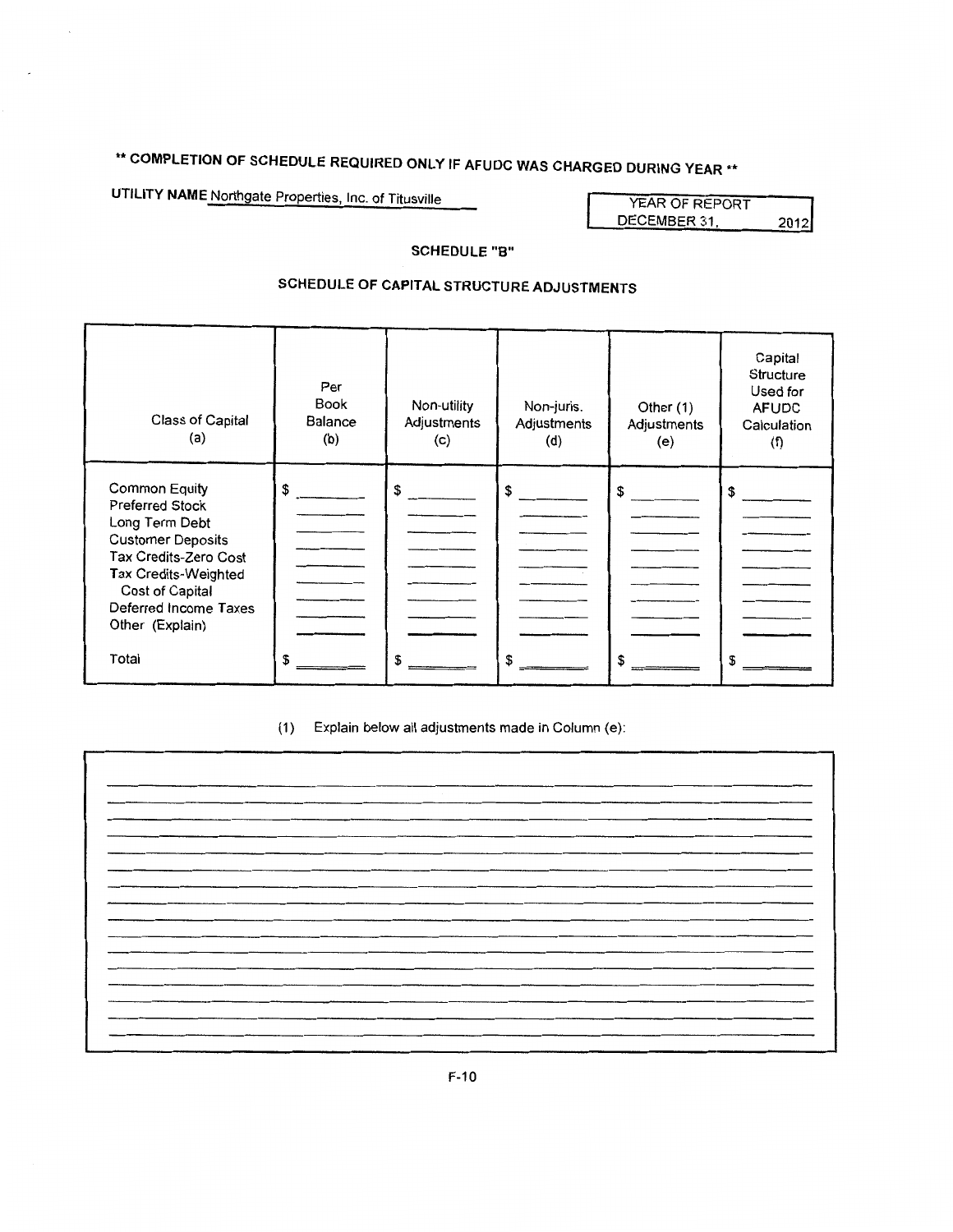# **WATER**

# **OPERATING**

# **SECTION**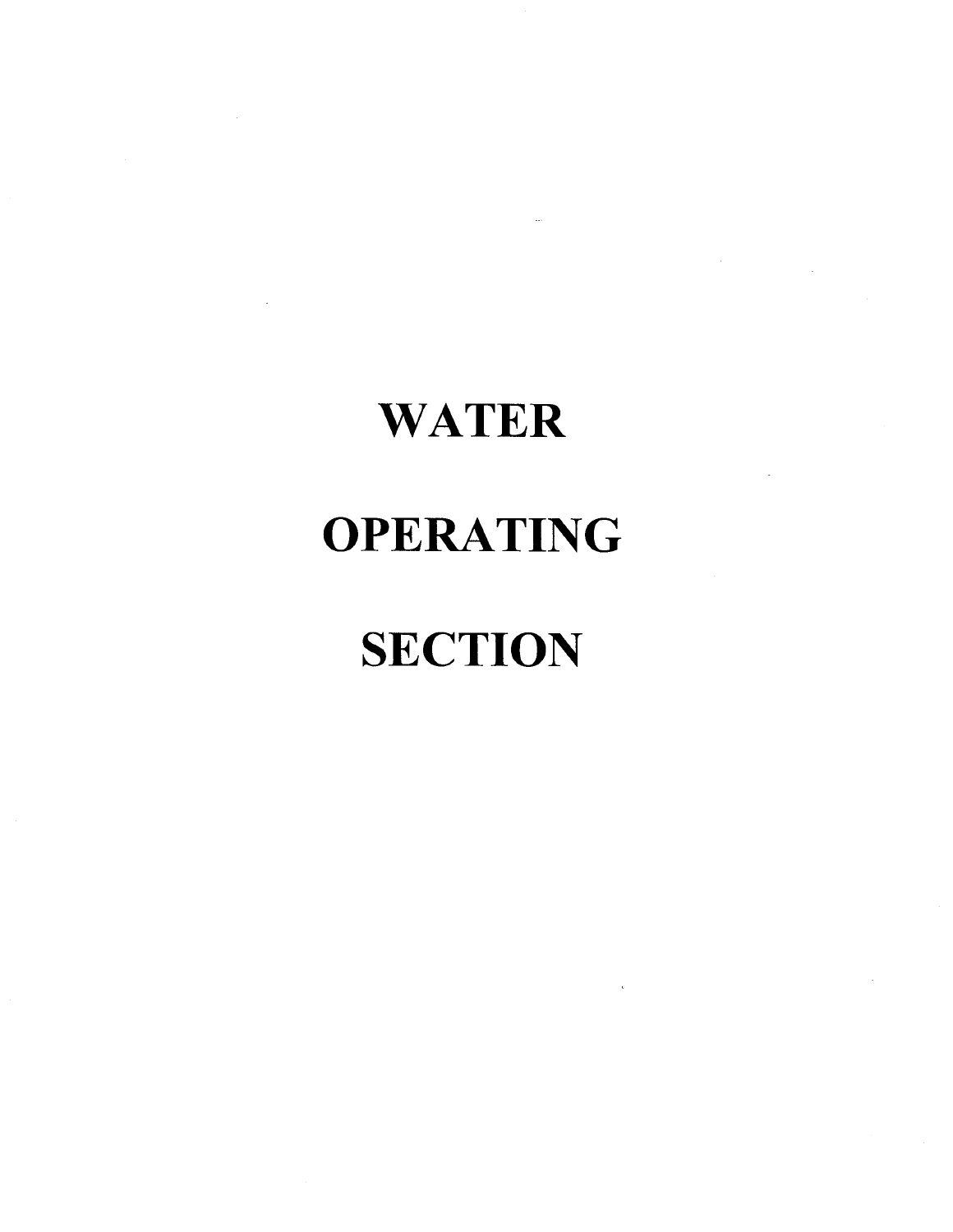## UTILITY NAME: Northgate Properties, Inc. of Titusville **WARENT ARESESSED AT A VEAR OF REPORT**

# DECEMBER 31, 2012

| Acct.<br>No.<br>(a) | <b>Account Name</b><br>(b)                               | Previous<br>Year<br>(c)                                                                                                                                                                                                                                                                                                                                                                                                                                                    | Additions<br>(d) | Retirements<br>(e) | Current<br>Year<br>(f)   |
|---------------------|----------------------------------------------------------|----------------------------------------------------------------------------------------------------------------------------------------------------------------------------------------------------------------------------------------------------------------------------------------------------------------------------------------------------------------------------------------------------------------------------------------------------------------------------|------------------|--------------------|--------------------------|
| 301                 | Organization_ _ _ _ _ _ _ _ _ _ _ _ _ _ _ _ _ _ _        |                                                                                                                                                                                                                                                                                                                                                                                                                                                                            | $\frac{1}{2}$    | $\frac{1}{2}$      |                          |
| 302                 |                                                          |                                                                                                                                                                                                                                                                                                                                                                                                                                                                            |                  |                    | $\frac{1}{2}$            |
| 303                 | Land and Land Rights_______                              |                                                                                                                                                                                                                                                                                                                                                                                                                                                                            |                  |                    |                          |
| 304                 | Structures and Improvements___                           | 25000                                                                                                                                                                                                                                                                                                                                                                                                                                                                      |                  |                    | 25000                    |
| 305                 | Collecting and Impounding                                |                                                                                                                                                                                                                                                                                                                                                                                                                                                                            |                  |                    |                          |
| 306                 | Lake, River and Other                                    |                                                                                                                                                                                                                                                                                                                                                                                                                                                                            |                  |                    | 9883                     |
| 307                 |                                                          |                                                                                                                                                                                                                                                                                                                                                                                                                                                                            |                  |                    |                          |
| 308                 | Infiltration Galleries and<br>$Tunnels_{\text{max}}$     |                                                                                                                                                                                                                                                                                                                                                                                                                                                                            |                  |                    |                          |
| 309                 |                                                          |                                                                                                                                                                                                                                                                                                                                                                                                                                                                            |                  |                    |                          |
| 310                 | Power Generation Equipment_                              | 2683                                                                                                                                                                                                                                                                                                                                                                                                                                                                       |                  |                    | 2683                     |
| 311                 | Pumping Equipment________                                | 6245                                                                                                                                                                                                                                                                                                                                                                                                                                                                       |                  |                    | 6245                     |
| 320                 | Water Treatment Equipment___                             | 3903                                                                                                                                                                                                                                                                                                                                                                                                                                                                       |                  |                    | 3903                     |
| 330                 | Distribution Reservoirs and  <br>Standpipes_________     | 8061                                                                                                                                                                                                                                                                                                                                                                                                                                                                       |                  |                    | 8061                     |
| 331                 | Transmission and Distribution                            | $\frac{1}{2} \left( \frac{1}{2} \frac{1}{2} \frac{1}{2} \frac{1}{2} \frac{1}{2} \frac{1}{2} \frac{1}{2} \frac{1}{2} \frac{1}{2} \frac{1}{2} \frac{1}{2} \frac{1}{2} \frac{1}{2} \frac{1}{2} \frac{1}{2} \frac{1}{2} \frac{1}{2} \frac{1}{2} \frac{1}{2} \frac{1}{2} \frac{1}{2} \frac{1}{2} \frac{1}{2} \frac{1}{2} \frac{1}{2} \frac{1}{2} \frac{1}{2} \frac{1}{2} \frac{1}{2} \frac{1}{2}$                                                                               |                  |                    |                          |
| 333                 | Services <sub>2</sub> _ _ _ _ _ _ _ _ _ _ _ _ _ _        |                                                                                                                                                                                                                                                                                                                                                                                                                                                                            |                  |                    |                          |
| 334                 | Meters and Meter                                         |                                                                                                                                                                                                                                                                                                                                                                                                                                                                            | $- 1586$         |                    | 14204                    |
| 335                 | Hydrants______________                                   |                                                                                                                                                                                                                                                                                                                                                                                                                                                                            |                  |                    |                          |
| 336                 | Backflow Prevention Devices____ __                       |                                                                                                                                                                                                                                                                                                                                                                                                                                                                            |                  |                    |                          |
| 339                 | Other Plant and<br>Miscellaneous Equipment_ $\text{---}$ |                                                                                                                                                                                                                                                                                                                                                                                                                                                                            | 2988             |                    | 2988                     |
| 340                 | Office Furniture and<br>Equipment____________            |                                                                                                                                                                                                                                                                                                                                                                                                                                                                            |                  |                    |                          |
| 341                 | Transportation Equipment____                             |                                                                                                                                                                                                                                                                                                                                                                                                                                                                            |                  |                    | 522                      |
| 342                 | Stores Equipment_________                                | $\frac{1}{2} \left( \frac{1}{2} \right) \left( \frac{1}{2} \right) \left( \frac{1}{2} \right) \left( \frac{1}{2} \right) \left( \frac{1}{2} \right) \left( \frac{1}{2} \right) \left( \frac{1}{2} \right) \left( \frac{1}{2} \right) \left( \frac{1}{2} \right) \left( \frac{1}{2} \right) \left( \frac{1}{2} \right) \left( \frac{1}{2} \right) \left( \frac{1}{2} \right) \left( \frac{1}{2} \right) \left( \frac{1}{2} \right) \left( \frac{1}{2} \right) \left( \frac$ |                  |                    |                          |
| 343                 | Tools, Shop and Garage<br>Equipment___________           | <b>Contract Contract</b>                                                                                                                                                                                                                                                                                                                                                                                                                                                   |                  |                    | <b>Contract Contract</b> |
| 344                 | Laboratory Equipment______                               |                                                                                                                                                                                                                                                                                                                                                                                                                                                                            |                  |                    |                          |
| 345                 | Power Operated Equipment____                             |                                                                                                                                                                                                                                                                                                                                                                                                                                                                            |                  |                    |                          |
| 346                 | Communication Equipment___                               | $\frac{1}{2}$                                                                                                                                                                                                                                                                                                                                                                                                                                                              |                  |                    |                          |
| 347                 | Miscellaneous Equipment____                              |                                                                                                                                                                                                                                                                                                                                                                                                                                                                            |                  |                    |                          |
| 348                 | Other Tangible Plant_______                              |                                                                                                                                                                                                                                                                                                                                                                                                                                                                            |                  |                    |                          |
|                     |                                                          |                                                                                                                                                                                                                                                                                                                                                                                                                                                                            | 4574             |                    | 73489                    |

#### **WATER UTILITY PLANT ACCOUNTS**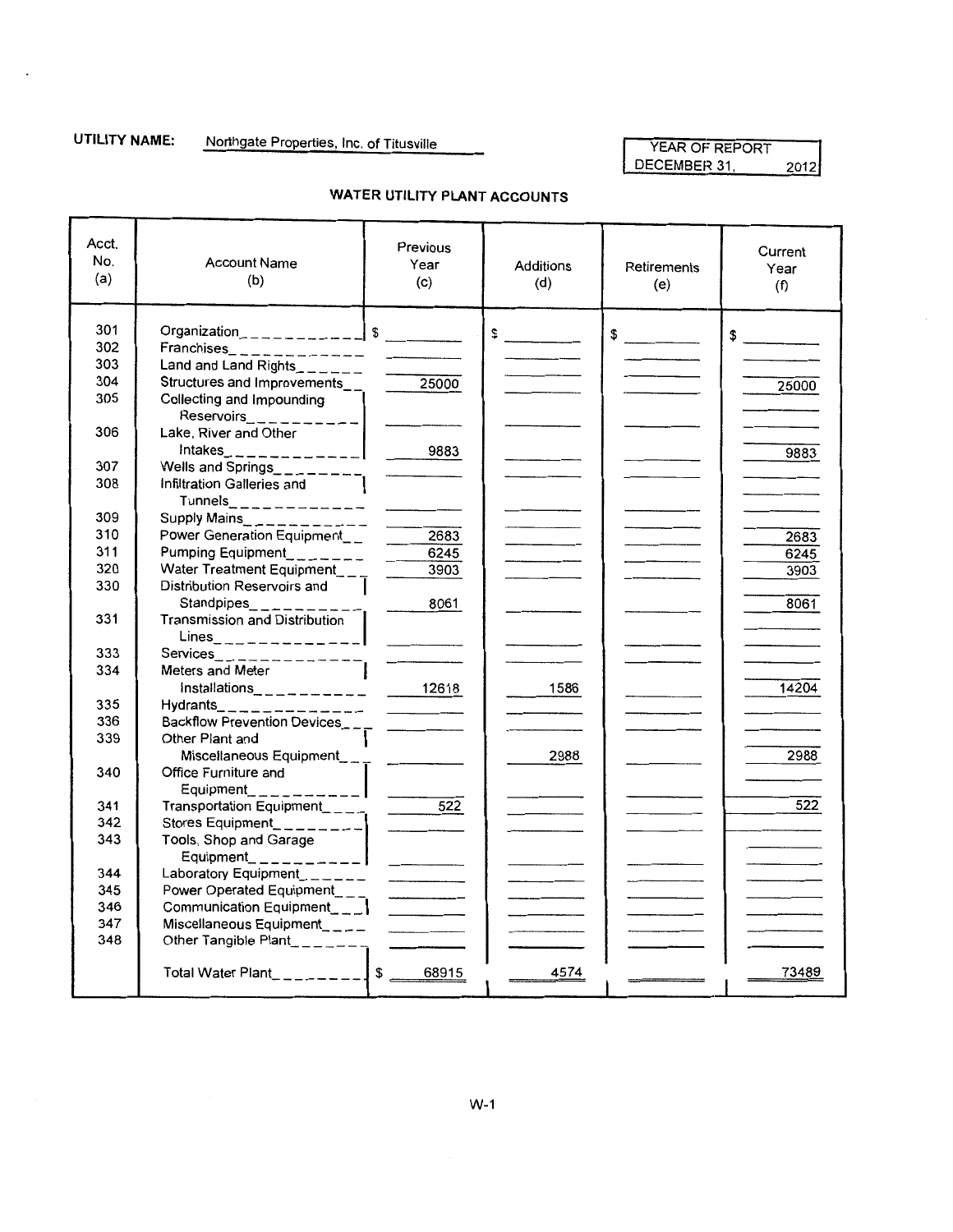#### UTILITY NAME: Northgate Properties, Inc. of Titusville

| YEAR OF REPORT |      |
|----------------|------|
| DECEMBER 31.   | 2012 |

#### ANALYSIS OF ACCUMULATED DEPRECIATION BY PRIMARY ACCOUNT- WATER

|       |                                                                  | Average<br>Service | Average<br>Salvage | Depr.   | Accumulated<br>Depreciation |        |         | Accum. Depr.<br><b>Balance</b> |
|-------|------------------------------------------------------------------|--------------------|--------------------|---------|-----------------------------|--------|---------|--------------------------------|
| Acct. |                                                                  | Life in            | in                 | Rate    | Balance                     |        |         | End of Year                    |
| No.   | Account                                                          | Years              | Percent            | Applied | Previous Year               | Debits | Credits | $(f-g+h=i)$                    |
| (a)   | (b)                                                              | (c)                | (d)                | (e)     | (f)                         | (g)    | (h)     | (i)                            |
|       |                                                                  |                    |                    |         |                             |        |         |                                |
| 304   | Structures and Improvements $\frac{1}{2}$ 20 $\frac{1}{2}$       |                    | %                  | %       | \$<br>25000                 | \$     | \$      | \$<br>25000                    |
| 305   | Collecting and Impounding                                        |                    |                    |         |                             |        |         |                                |
|       |                                                                  |                    | %                  | %       |                             |        |         |                                |
| 306   |                                                                  |                    | %                  | %       |                             |        |         |                                |
| 307   |                                                                  | 15                 | ℅                  | %       | 9883                        |        |         | 9883                           |
| 308   | Infiltration Galleries &                                         |                    |                    |         |                             |        |         |                                |
|       |                                                                  |                    | %                  | %       |                             |        |         |                                |
| 309   |                                                                  |                    | %                  | %       |                             |        |         |                                |
| 310   | Power Generating Equipment_ _                                    | $\overline{10}$    | ℅                  | %       | 2544                        |        | 69      | 2613                           |
| 311   | Pumping Equipment__                                              |                    | %                  | %       | 5832                        |        | 111     | 5943                           |
| 320   | Water Treatment Equipment___                                     |                    | %                  | %       | 3386                        |        | 206     | 3592                           |
| 330   | <b>Distribution Reservoirs &amp;</b>                             |                    |                    |         |                             |        |         | 0                              |
|       |                                                                  |                    | ℅                  | %       | 6701                        |        | 564     | 7265                           |
| 331   |                                                                  |                    | %                  | %       |                             |        |         |                                |
| 333   |                                                                  |                    | ℅                  | %       |                             |        |         | O                              |
| 334   | Services________________<br>Meter & Meter Installations_____  15 |                    | %                  | %       | 12618                       |        | 1586    | 14204                          |
| 335   |                                                                  |                    | $\frac{1}{2}$      | %       |                             |        |         | <sup>0</sup>                   |
| 336   | Backflow Prevention Devices ____ ________                        |                    | %                  | %       |                             |        |         | O                              |
| 339   | Other Plant and Miscellaneous                                    |                    |                    |         |                             |        |         | 0                              |
|       |                                                                  |                    | %                  | %       |                             |        | 2988    | 2988                           |
| 340   | Office Furniture and                                             |                    |                    |         |                             |        |         | 0                              |
|       |                                                                  |                    | %                  | %       |                             |        |         | $\Omega$                       |
| 341   |                                                                  |                    | ℅                  | %       | 522                         |        |         | 522                            |
| 342   | Stores Equipment__________                                       |                    | %                  | %       |                             |        |         | <sup>0</sup>                   |
| 343   | Tools, Shop and Garage                                           |                    |                    |         |                             |        |         | <sup>n</sup>                   |
|       |                                                                  |                    | %                  | %       |                             |        |         | 0                              |
| 344   |                                                                  |                    | %                  | %       |                             |        |         | 0                              |
| 345   | Power Operated Equipment <sub>24</sub>                           |                    | %                  | ℅       |                             |        |         | O                              |
| 346   |                                                                  |                    | %                  | %       |                             |        |         | O                              |
| 347   |                                                                  |                    | %                  | %       |                             |        |         | $\Omega$                       |
| 348   | Other Tangible Plant__PY DIFF_______                             |                    | %                  |         |                             |        | 239     | 239                            |
|       |                                                                  |                    |                    |         |                             |        |         |                                |
|       | Totals                                                           |                    |                    |         | 66486                       |        | 5763    | 72249                          |
|       |                                                                  |                    |                    |         |                             |        |         |                                |

\*This amount should tie to Sheet F-5.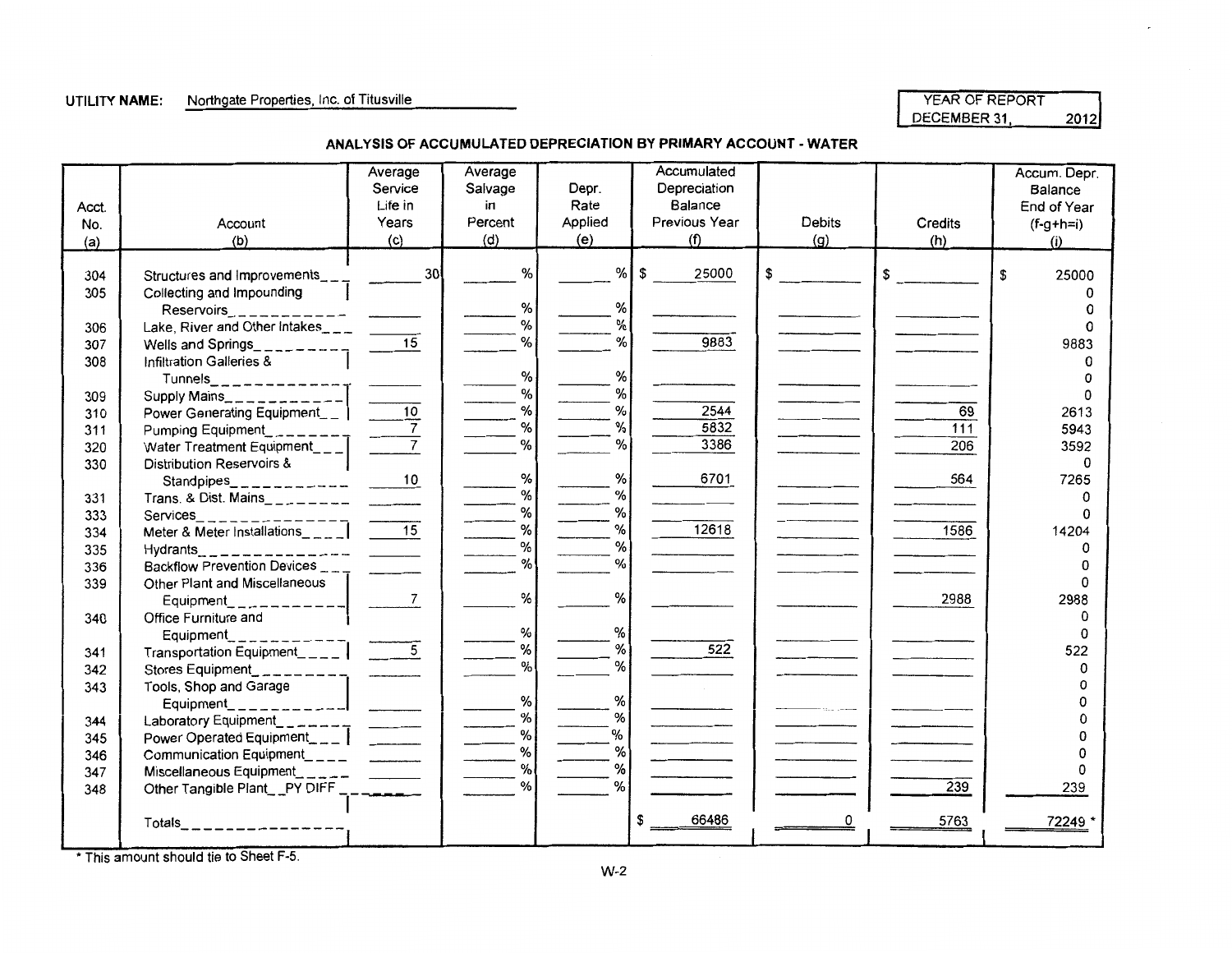DECEMBER 31, 2012

### **WATER OPERATION AND MAINTENANCE EXPENSE**

| Acct.             |                                                                                                                    |              |
|-------------------|--------------------------------------------------------------------------------------------------------------------|--------------|
| No.               | <b>Account Name</b>                                                                                                | Amount       |
| 601<br>603<br>604 | Salaries and Wages - Employees<br>Salaries and Wages - Officers, Directors, and Majority Stockholders____________  | \$           |
| 610<br>615        |                                                                                                                    |              |
| 616               |                                                                                                                    | 6974         |
| 618<br>620        |                                                                                                                    | 2966         |
| 630               | Contractual Services:                                                                                              |              |
|                   |                                                                                                                    | 165<br>22242 |
| 640               |                                                                                                                    |              |
| 650               |                                                                                                                    |              |
| 655               | Insurance Expense______________________                                                                            |              |
| 665               | Regulatory Commission Expenses (Amortized Rate Case Expense)___________                                            |              |
| 670               |                                                                                                                    |              |
| 675               |                                                                                                                    | 22712        |
|                   | Total Water Operation And Maintenance Expense_____________________________<br>This amount should tie to Sheet F-3. | S<br>55059   |

#### **WATER CUSTOMERS**

|                            |          |            |         | Number of Active Customers | <b>Total Number</b><br>of Meter |
|----------------------------|----------|------------|---------|----------------------------|---------------------------------|
|                            | Type of  | Equivalent | Start   | End                        | Equivalents                     |
| Description                | Meter ** | Factor     | of Year | of Year                    | $(c \times e)$                  |
| (a)                        | (b)      | (c)        | (d)     | (e)                        | (f)                             |
| <b>Residential Service</b> |          |            |         |                            |                                 |
| 5/8"                       | D        | 1.0        | 246     | 246                        | 246                             |
| 3/4"                       | D        | 1.5        |         |                            |                                 |
| 1"                         | D        | 2.5        |         |                            |                                 |
| 1 1/2"                     | D, T     | 5.0        |         |                            |                                 |
| General Service            |          |            |         |                            |                                 |
| 5/8"                       | D        | 1.0        |         |                            |                                 |
| 3/4"                       | D        | 1.5        |         |                            |                                 |
| 1"                         | D        | 2.5        |         |                            |                                 |
| 11/2"                      | D,T      | 5.0        |         |                            |                                 |
| 2"                         | D, C, T  | 8.0        |         |                            |                                 |
| 3"                         | D        | 15.0       |         |                            |                                 |
| 3"                         | С        | 16.0       |         |                            |                                 |
| 3"                         |          | 17.5       |         |                            |                                 |
|                            |          |            |         |                            |                                 |
| <b>Unmetered Customers</b> |          |            |         |                            |                                 |
| Other (Specify)            |          |            |         |                            |                                 |
|                            |          |            |         |                            |                                 |
| D = Displacement<br>**     |          |            |         |                            |                                 |
| $C = Compound$             |          | Total      | 246     | 246                        | 246                             |
| $T =$ Turbine              |          |            |         |                            |                                 |
|                            |          |            |         |                            |                                 |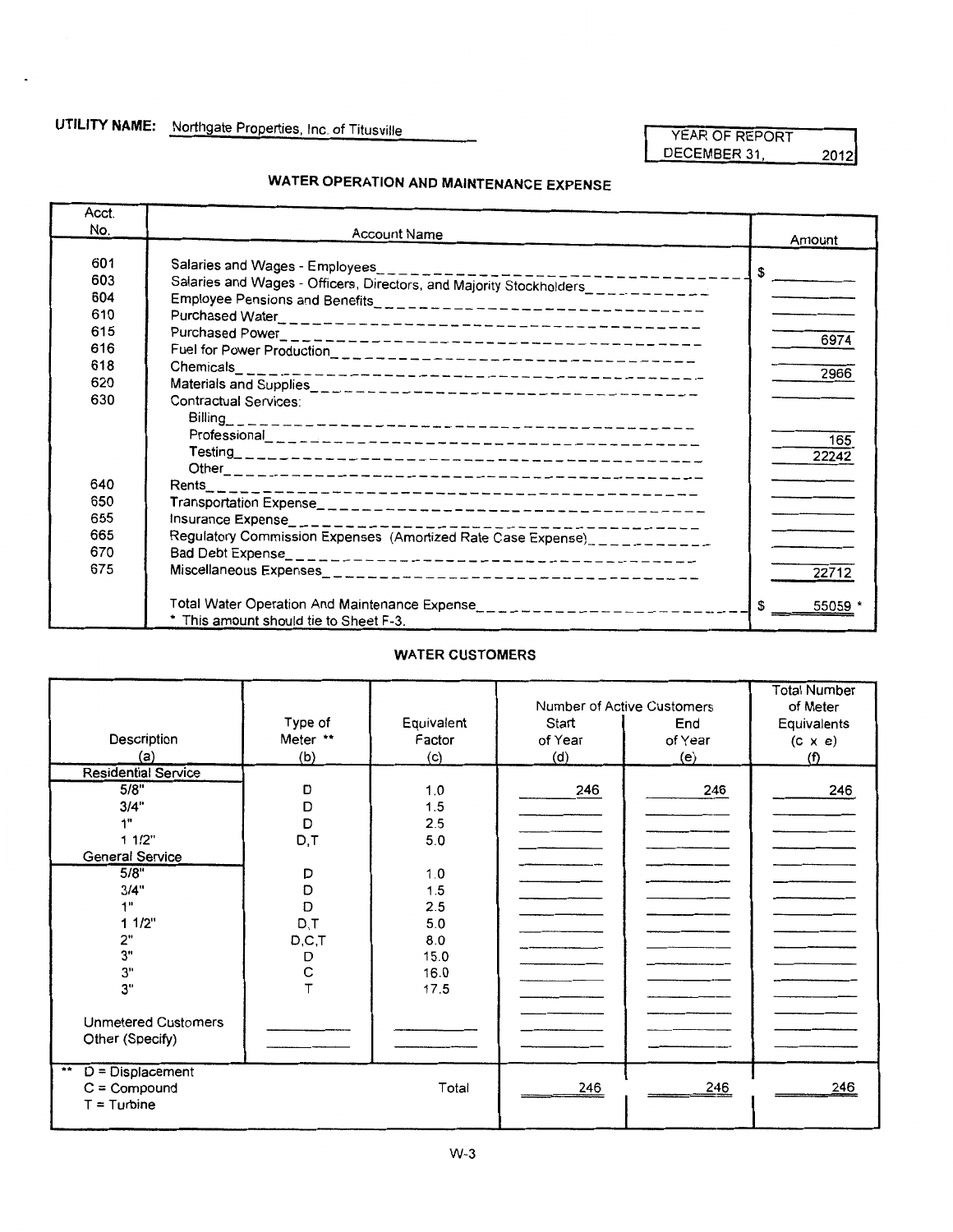## UTILITY NAME:\_\_\_\_\_ Northgate Properties, Inc. of Titusville

YEAR OF REPORT DECEMBER 31, 2012

### SYSTEM NAME:\_\_\_\_\_\_\_\_\_\_\_\_\_\_

### PUMPING AND PURCHASED WATER STATISTICS

| (a)                                                                                                                                                                                                                                                                                                                                                                                                                                                                                                                                                                                  | Water<br>Purchased<br>For Resale<br>(Omit 000's)<br>(b) | Finished<br>Water From<br>Wells<br>(Omit 000's)<br>(c) | Recorded<br><b>Accounted For</b><br>Loss Through<br>Line Flushing<br>Etc.<br>(Omit 000's)<br>(d) | <b>Total Water</b><br>Pumped And<br>Purchased<br>(Omit 000's)<br>$[{ (b)+(c)-(d) } ]$<br>(e) | <b>Water Sold</b><br>To<br>Customers<br>(Omit 000's)<br>(f) |
|--------------------------------------------------------------------------------------------------------------------------------------------------------------------------------------------------------------------------------------------------------------------------------------------------------------------------------------------------------------------------------------------------------------------------------------------------------------------------------------------------------------------------------------------------------------------------------------|---------------------------------------------------------|--------------------------------------------------------|--------------------------------------------------------------------------------------------------|----------------------------------------------------------------------------------------------|-------------------------------------------------------------|
| February_______<br>$June_{\_ \_ \_ \_ \_ \_ \_ \_ \_ \_ \_ \_ \_ \_ \_ \_ \_ \_ \_$<br>$July_{\leftarrow \, \, \text{---} \, \, \text{---} \, \, \text{---} \, \, \text{---} \, \, \text{---} \, \, \text{---} \, \, \text{---} \, \, \text{---} \, \, \text{---} \, \, \text{---} \, \, \text{---} \, \, \text{---} \, \, \text{---} \, \, \text{---} \, \, \text{---} \, \, \text{---} \, \, \text{---} \, \, \text{---} \, \, \text{---} \, \, \text{---} \, \, \text{---} \, \, \text{---} \, \, \text{---} \, \, \text{---$<br>$September$ _ _ _ _ _ _  <br>$December_{------}$ |                                                         |                                                        |                                                                                                  |                                                                                              | 2609<br>1332<br>1336<br>762<br>679<br>761<br>7479           |
| If water is purchased for resale, indicate the following:<br>If water is sold to other water utilities for redistribution, list names of such utilities below:                                                                                                                                                                                                                                                                                                                                                                                                                       |                                                         |                                                        |                                                                                                  |                                                                                              |                                                             |

#### MAINS (FEET)

| Kind of Pipe<br>(PVC, Cast Iron,<br>Coated Steel, etc.)                  | Diameter<br>of<br>Pipe | First of<br>Year            | Added | Removed<br>or<br>Abandoned | End<br>οf<br>Year           |
|--------------------------------------------------------------------------|------------------------|-----------------------------|-------|----------------------------|-----------------------------|
| Raw Waterline<br><b>Treated Water</b><br>Raw Line<br><b>Treated Main</b> | 4"<br>4"<br>2"<br>2"   | 2420<br>8575<br>800<br>8050 |       |                            | 2420<br>8575<br>800<br>8050 |
|                                                                          |                        |                             |       |                            |                             |
|                                                                          |                        |                             |       |                            |                             |
|                                                                          |                        |                             |       |                            |                             |
|                                                                          |                        |                             |       |                            |                             |
|                                                                          |                        |                             |       |                            |                             |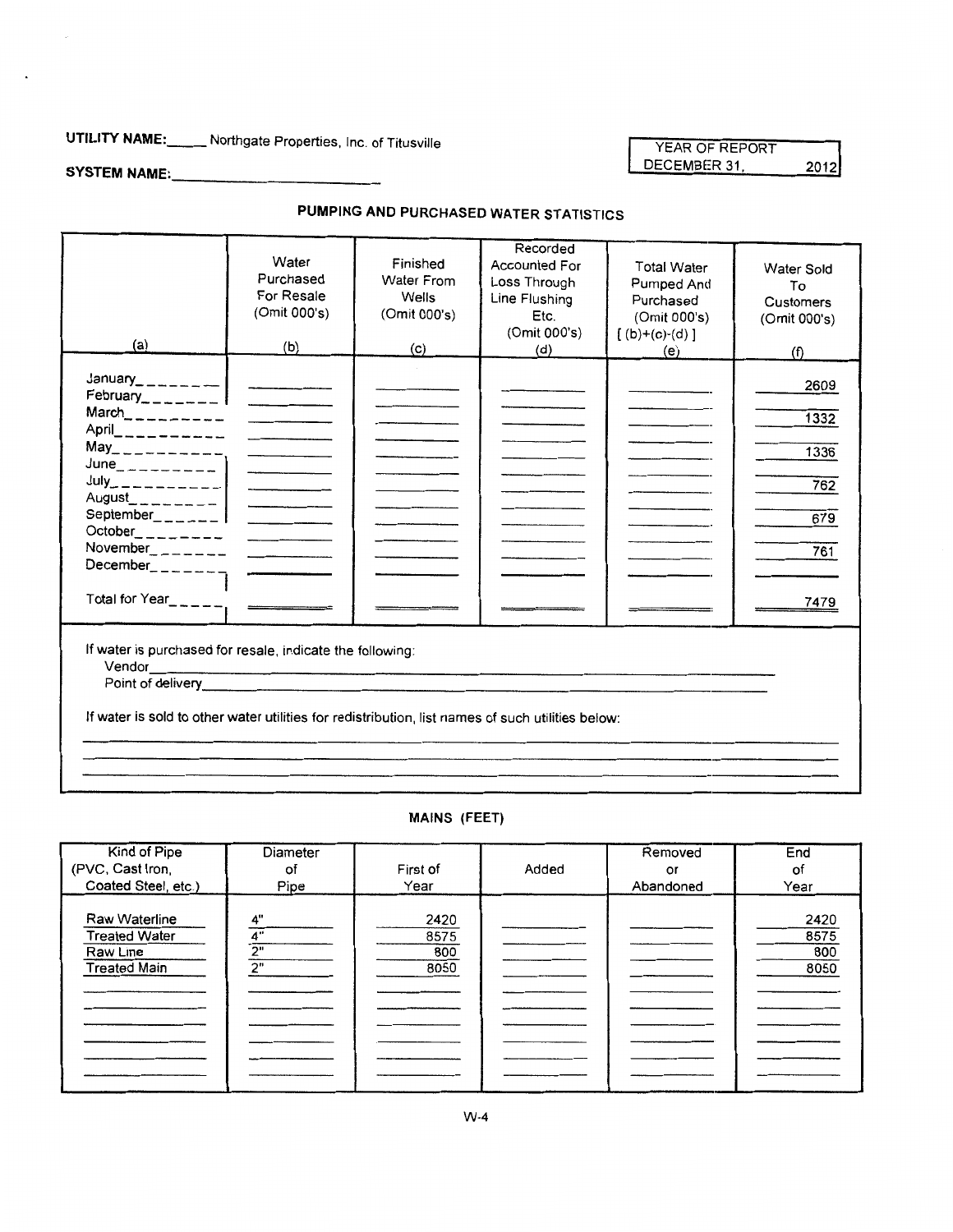## **UTILITY NAME: \_\_\_\_\_** Northgate Properties, Inc. of Titusville

YEAR OF REPORT DECEMBER 31, 2012

#### SYSTEM NAME:

#### **WELLS AND WELL PUMPS**

| (a)                                                                                                                                                                                                                   | (b)                                            | (c)                                          | (d) | (e) |
|-----------------------------------------------------------------------------------------------------------------------------------------------------------------------------------------------------------------------|------------------------------------------------|----------------------------------------------|-----|-----|
| Year Constructed<br><b>Types of Well Construction</b><br>and $Casing$ <sub>2</sub> $       -$                                                                                                                         | 1973<br>Drilled<br>Steel                       | 1995<br>Drilled<br>Steel                     |     |     |
| Depth of Wells_________<br>Diameters of Wells_ _ _ _ _ _<br>Pump - $GPM$ <sub>___________</sub><br>Motor - $HP_$ ___________<br>Motor Type $\star$ _ _ _ _ _ _ _ _ _<br>Yields of Wells in GPD____<br>Auxiliary Power | Rotary<br>100ft<br>8"<br>75<br>108,000<br>None | Rotary<br>130ft<br>4"<br>60<br>86,400<br>Yes |     |     |
| * Submersible, centrifugal, etc.                                                                                                                                                                                      |                                                |                                              |     |     |

#### **RESERVOIRS**

| (a)                           | (b)            | (c)           | (d)                   | (e) |
|-------------------------------|----------------|---------------|-----------------------|-----|
| Description (steel, concrete) | Steel Pressure | Steel Storage | <b>Steel Pressure</b> |     |
| Capacity of Tank              | 5,000 gal      | 20,000 gal    | $2,000$ gal           |     |
| Ground or Elevated            | Ground         | Ground        | Ground                |     |

#### **HIGH SERVICE PUMPING**

| (a)                                                                                                                                                                                    | (b)                                       | (c)                                     | (d)                                             | (e) |
|----------------------------------------------------------------------------------------------------------------------------------------------------------------------------------------|-------------------------------------------|-----------------------------------------|-------------------------------------------------|-----|
| Motors<br>Manufacturer____<br>$Type$ <sub>________________</sub><br>Rated Horsepower______                                                                                             | AD Smith<br>Sub                           | Marathon<br>Elec 1 PH                   | Century<br>Elec 1 PH                            |     |
| Pumps<br>Manufacturer_ _ _ _ _ _ _ _<br>Type_______________<br>Capacity in $GPM$ <sub>______</sub><br>Average Number of Hours<br>Operated Per Day_____<br>Auxiliary Power<br>$      -$ | Grunfus<br>Sub<br>78<br>$1/2$ avg<br>None | Red Jacket<br>Centrifugal<br>50<br>None | Red Jacket<br>Centrifugal<br>30<br>None<br>None |     |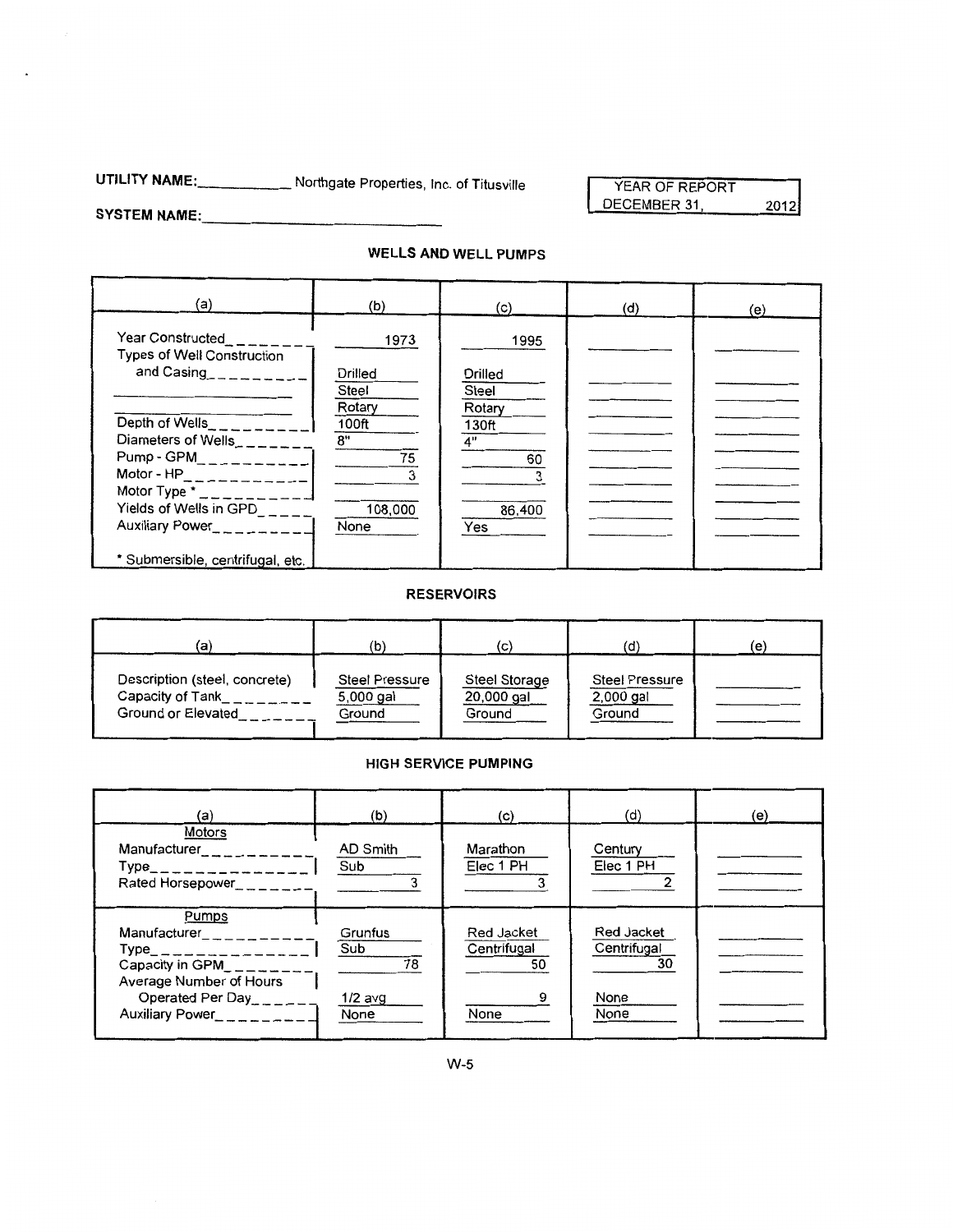UTILITY NAME: Northgate Properties, Inc. of Titusville VEAR OF REPORT

# DECEMBER 31, 2012

#### SOURCE OF SUPPLY

| List for each source of supply (Ground, Surface, Purchased Water etc.) |        |  |
|------------------------------------------------------------------------|--------|--|
| Permitted Gals. per day                                                | 80.000 |  |
| Type of Source                                                         | Well   |  |
|                                                                        |        |  |

### WATER TREATMENT FACILITIES

| List for each Water Treatment Facility:                                                                                                                                                                                                                                                                           |              |  |
|-------------------------------------------------------------------------------------------------------------------------------------------------------------------------------------------------------------------------------------------------------------------------------------------------------------------|--------------|--|
| $Type$ <sub>_______________</sub>                                                                                                                                                                                                                                                                                 | Sub          |  |
| $Make$ <sub>------------</sub>                                                                                                                                                                                                                                                                                    | Starite      |  |
| Permitted Capacity (GPD)                                                                                                                                                                                                                                                                                          | 80,000       |  |
| High service pumping                                                                                                                                                                                                                                                                                              |              |  |
| Gallons per minute_ $\mu =$                                                                                                                                                                                                                                                                                       | 100          |  |
| Reverse Osmosis $\frac{1}{2}$                                                                                                                                                                                                                                                                                     | n/a          |  |
| Lime Treatment                                                                                                                                                                                                                                                                                                    |              |  |
| Unit Rating $\frac{1}{2}$ $\frac{1}{2}$ $\frac{1}{2}$ $\frac{1}{2}$ $\frac{1}{2}$ $\frac{1}{2}$ $\frac{1}{2}$ $\frac{1}{2}$ $\frac{1}{2}$ $\frac{1}{2}$ $\frac{1}{2}$ $\frac{1}{2}$ $\frac{1}{2}$ $\frac{1}{2}$ $\frac{1}{2}$ $\frac{1}{2}$ $\frac{1}{2}$ $\frac{1}{2}$ $\frac{1}{2}$ $\frac{1}{2}$ $\frac{1}{2}$ | n/a          |  |
| Filtration                                                                                                                                                                                                                                                                                                        |              |  |
| Pressure Sq. Ft.                                                                                                                                                                                                                                                                                                  | 50 lbs       |  |
| Gravity GPD/Sq.Ft.                                                                                                                                                                                                                                                                                                |              |  |
| <b>Disinfection</b>                                                                                                                                                                                                                                                                                               |              |  |
| Chlorinator_______                                                                                                                                                                                                                                                                                                | Gas          |  |
| Ozone___________                                                                                                                                                                                                                                                                                                  |              |  |
| Other____________                                                                                                                                                                                                                                                                                                 |              |  |
| Auxiliary Power <sub>-1-----</sub>                                                                                                                                                                                                                                                                                | 2 generators |  |
|                                                                                                                                                                                                                                                                                                                   |              |  |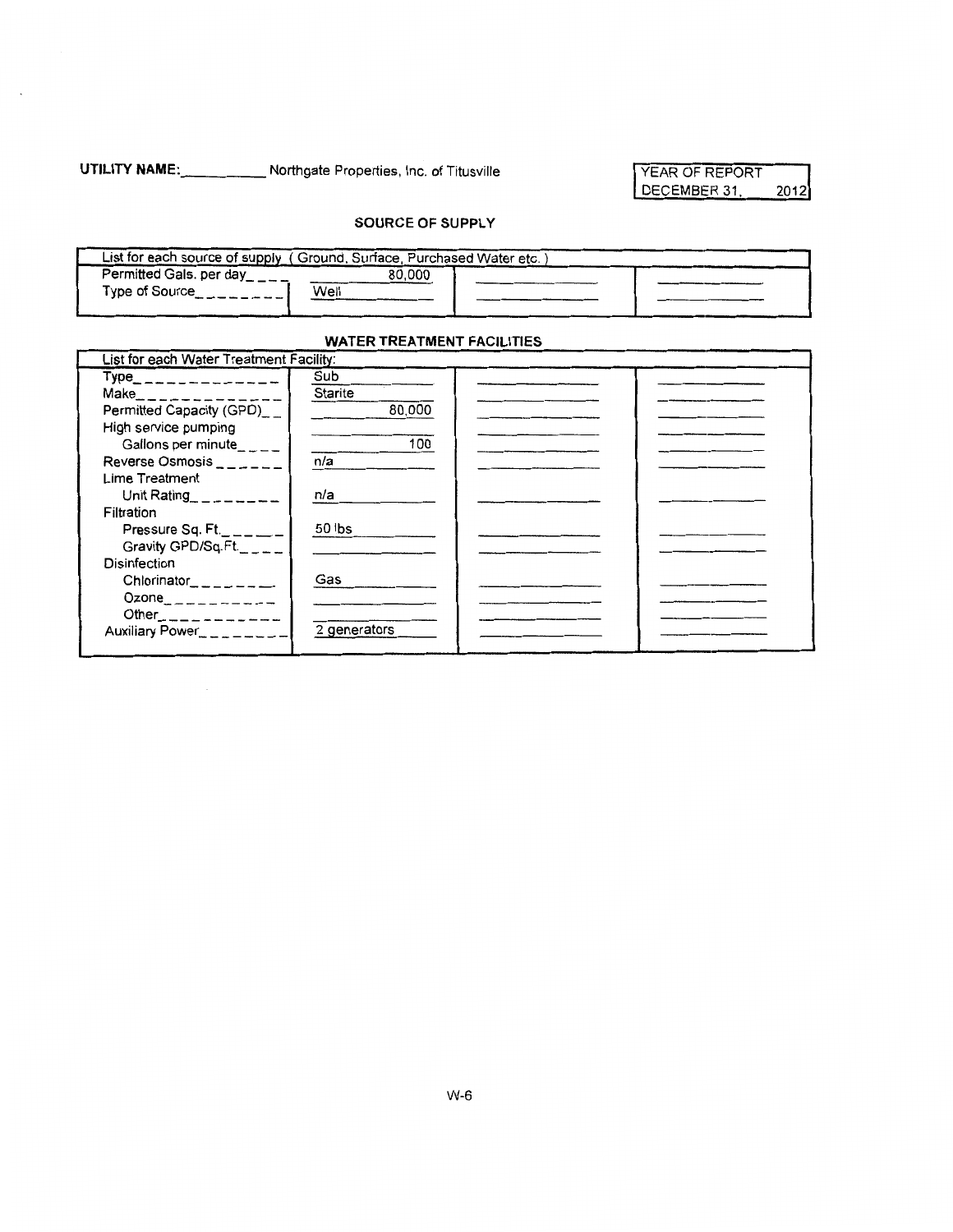# UTILITY NAME:\_\_\_ Northgate Properties, Inc. of Titusville YEAR OF REPORT YEAR OF REPORT SYSTEM NAME:

2012

SYSTEM NAME:\_\_\_\_

### **GENERAL WATER SYSTEM INFORMATION**

| Furnish information below for each system. A separate page should be supplied where necessary.                                                                                                                                                                                                                                                                                                       |
|------------------------------------------------------------------------------------------------------------------------------------------------------------------------------------------------------------------------------------------------------------------------------------------------------------------------------------------------------------------------------------------------------|
| 1. Present ERC's * the system can efficiently serve.                                                                                                                                                                                                                                                                                                                                                 |
|                                                                                                                                                                                                                                                                                                                                                                                                      |
| 3. Present system connection capacity (in ERCs *) using existing lines.                                                                                                                                                                                                                                                                                                                              |
|                                                                                                                                                                                                                                                                                                                                                                                                      |
|                                                                                                                                                                                                                                                                                                                                                                                                      |
| If so, how much capacity is required?                                                                                                                                                                                                                                                                                                                                                                |
| 7. Attach a description of the fire fighting facilities.                                                                                                                                                                                                                                                                                                                                             |
| 8. Describe any plans and estimated completion dates for any enlargements or improvements of this system.                                                                                                                                                                                                                                                                                            |
|                                                                                                                                                                                                                                                                                                                                                                                                      |
| 9. When did the company last file a capacity analysis report with the DEP? [144] [145] [145] [145] [145] [145] [145] [145] [145] [145] [145] [145] [145] [145] [145] [145] [145] [145] [145] [145] [145] [145] [145] [145] [14                                                                                                                                                                       |
| 10. If the present system does not meet the requirements of DEP rules, submit the following:                                                                                                                                                                                                                                                                                                         |
| a. Attach a description of the plant upgrade necessary to meet the DEP rules.                                                                                                                                                                                                                                                                                                                        |
|                                                                                                                                                                                                                                                                                                                                                                                                      |
|                                                                                                                                                                                                                                                                                                                                                                                                      |
| d. Attach plans for funding the required upgrading.                                                                                                                                                                                                                                                                                                                                                  |
|                                                                                                                                                                                                                                                                                                                                                                                                      |
|                                                                                                                                                                                                                                                                                                                                                                                                      |
|                                                                                                                                                                                                                                                                                                                                                                                                      |
|                                                                                                                                                                                                                                                                                                                                                                                                      |
|                                                                                                                                                                                                                                                                                                                                                                                                      |
|                                                                                                                                                                                                                                                                                                                                                                                                      |
| An ERC is determined based on one of the following methods:<br>(a) If actual flow data are available from the proceding 12 months:<br>Divide the total annual single family residence (SFR) gallons sold by the average number of single family<br>residents (SFR) gallons sold by the average number of single family residence customers for the same<br>period and divide the result by 365 days. |
| (b) If no historical flow data are available use:<br>$ERC = (Total SFR$ gallons sold (omit 000/365 days/350 gallons per day).                                                                                                                                                                                                                                                                        |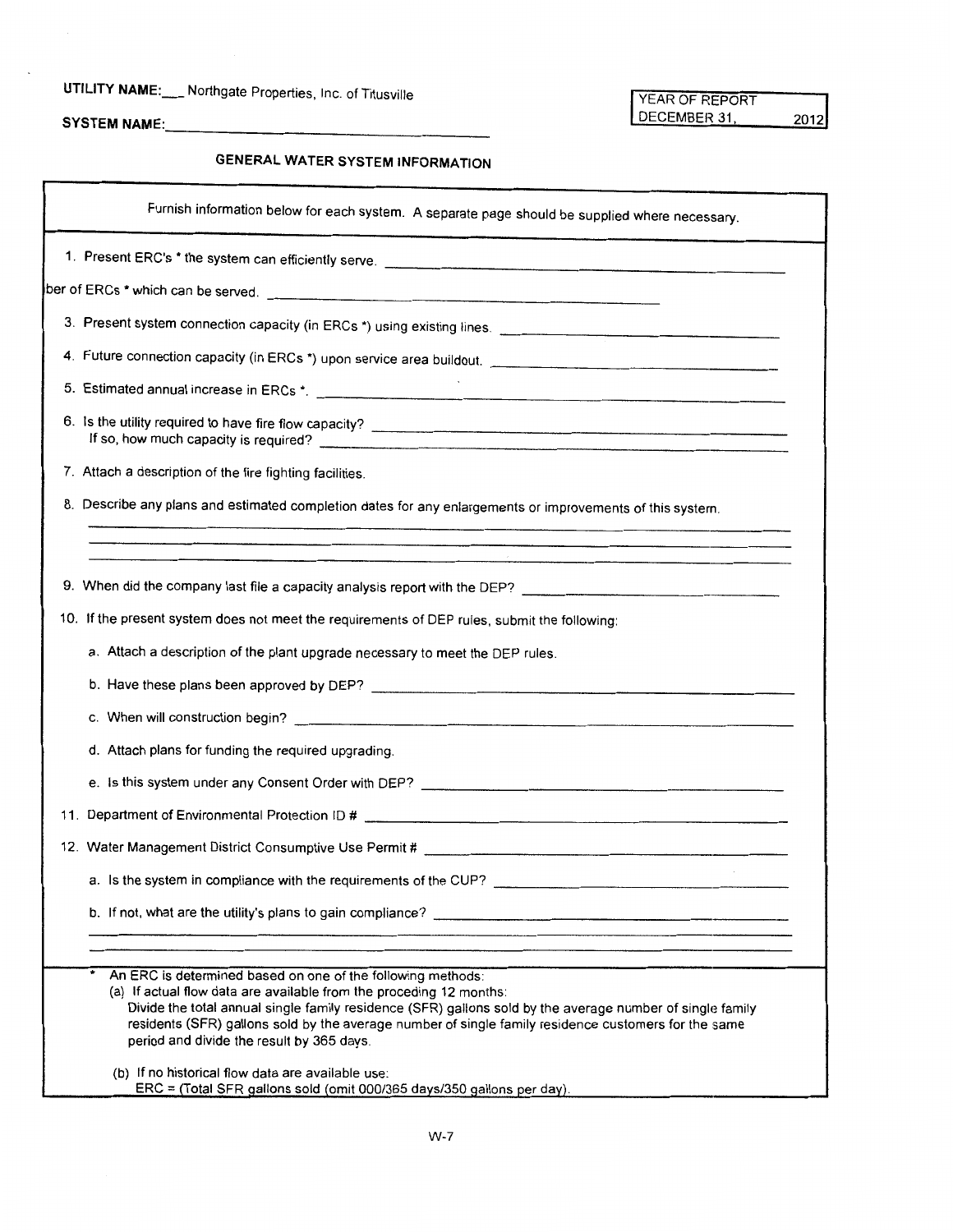# **WASTEWATER**

# **OPERATING**

# **SECTION**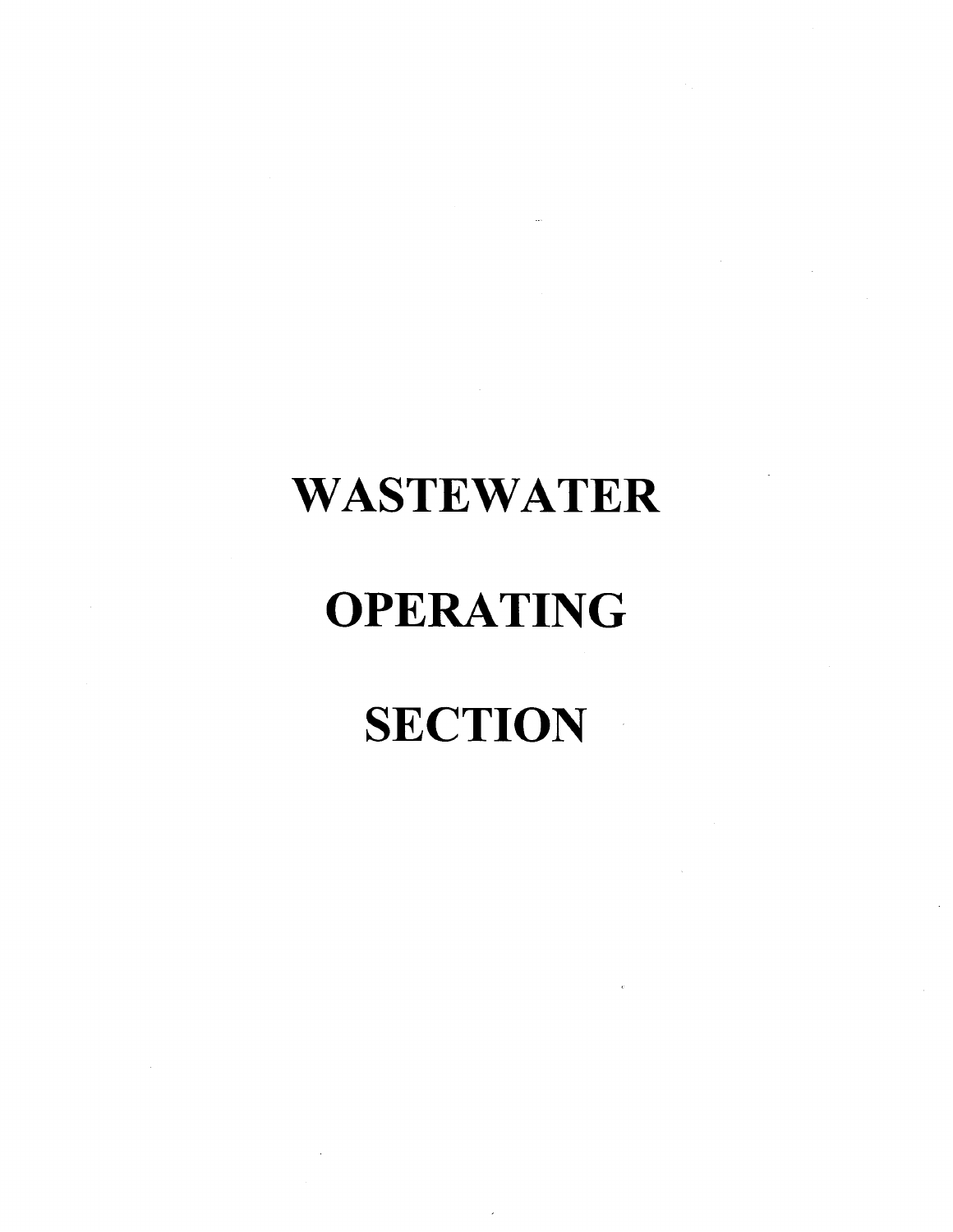**UTILITY NAME:** Northgate Properties, Inc. of Titusville

#### YEAR OF REPORT DECEMBER 31, 2012

| Acct.<br>No.<br>(a) | <b>Account Name</b><br>(b)                          | Previous<br>Year<br>(c)                                                                                                                                                                                                                                                                                                                                                                                                                                                    | Additions<br>(d) | Retirements<br>(e)                                                                                                                                                                                                                                                                                                                                                                                                   | Current<br>Year<br>(f) |
|---------------------|-----------------------------------------------------|----------------------------------------------------------------------------------------------------------------------------------------------------------------------------------------------------------------------------------------------------------------------------------------------------------------------------------------------------------------------------------------------------------------------------------------------------------------------------|------------------|----------------------------------------------------------------------------------------------------------------------------------------------------------------------------------------------------------------------------------------------------------------------------------------------------------------------------------------------------------------------------------------------------------------------|------------------------|
| 351                 |                                                     |                                                                                                                                                                                                                                                                                                                                                                                                                                                                            | $\frac{1}{2}$    | $\frac{1}{\sqrt{1-\frac{1}{2}}\sqrt{1-\frac{1}{2}}\sqrt{1-\frac{1}{2}}\sqrt{1-\frac{1}{2}}\sqrt{1-\frac{1}{2}}\sqrt{1-\frac{1}{2}}\sqrt{1-\frac{1}{2}}\sqrt{1-\frac{1}{2}}\sqrt{1-\frac{1}{2}}\sqrt{1-\frac{1}{2}}\sqrt{1-\frac{1}{2}}\sqrt{1-\frac{1}{2}}\sqrt{1-\frac{1}{2}}\sqrt{1-\frac{1}{2}}\sqrt{1-\frac{1}{2}}\sqrt{1-\frac{1}{2}}\sqrt{1-\frac{1}{2}}\sqrt{1-\frac{1}{2}}\sqrt{1-\frac{1}{2}}\sqrt{1-\frac$ | $\frac{1}{2}$          |
| 352                 |                                                     |                                                                                                                                                                                                                                                                                                                                                                                                                                                                            |                  |                                                                                                                                                                                                                                                                                                                                                                                                                      |                        |
| 353                 | Land and Land Rights_______                         |                                                                                                                                                                                                                                                                                                                                                                                                                                                                            |                  |                                                                                                                                                                                                                                                                                                                                                                                                                      |                        |
| 354                 | Structures and Improvements__                       |                                                                                                                                                                                                                                                                                                                                                                                                                                                                            |                  |                                                                                                                                                                                                                                                                                                                                                                                                                      |                        |
| 355                 | Power Generation Equipment $\overline{\phantom{a}}$ | 25000                                                                                                                                                                                                                                                                                                                                                                                                                                                                      |                  |                                                                                                                                                                                                                                                                                                                                                                                                                      | 25000                  |
| 360                 |                                                     |                                                                                                                                                                                                                                                                                                                                                                                                                                                                            |                  |                                                                                                                                                                                                                                                                                                                                                                                                                      |                        |
| 361                 | Collection Sewers - Gravity___ $\Box$               |                                                                                                                                                                                                                                                                                                                                                                                                                                                                            |                  |                                                                                                                                                                                                                                                                                                                                                                                                                      |                        |
| 362                 | Special Collecting Structures___ 2294               |                                                                                                                                                                                                                                                                                                                                                                                                                                                                            |                  |                                                                                                                                                                                                                                                                                                                                                                                                                      | 2294                   |
| 363                 |                                                     |                                                                                                                                                                                                                                                                                                                                                                                                                                                                            |                  |                                                                                                                                                                                                                                                                                                                                                                                                                      |                        |
| 364                 |                                                     |                                                                                                                                                                                                                                                                                                                                                                                                                                                                            |                  |                                                                                                                                                                                                                                                                                                                                                                                                                      |                        |
| 365                 | Flow Measuring Installations_ $-$                   | the control of the con-                                                                                                                                                                                                                                                                                                                                                                                                                                                    |                  |                                                                                                                                                                                                                                                                                                                                                                                                                      |                        |
| 370                 |                                                     |                                                                                                                                                                                                                                                                                                                                                                                                                                                                            |                  |                                                                                                                                                                                                                                                                                                                                                                                                                      |                        |
| 371                 | Pumping Equipment________                           | 475                                                                                                                                                                                                                                                                                                                                                                                                                                                                        |                  |                                                                                                                                                                                                                                                                                                                                                                                                                      | 475                    |
| 380                 | Treatment and Disposal                              |                                                                                                                                                                                                                                                                                                                                                                                                                                                                            |                  |                                                                                                                                                                                                                                                                                                                                                                                                                      |                        |
|                     |                                                     |                                                                                                                                                                                                                                                                                                                                                                                                                                                                            |                  |                                                                                                                                                                                                                                                                                                                                                                                                                      |                        |
| 381                 |                                                     |                                                                                                                                                                                                                                                                                                                                                                                                                                                                            |                  |                                                                                                                                                                                                                                                                                                                                                                                                                      |                        |
| 382                 | Outfall Sewer Lines_______                          |                                                                                                                                                                                                                                                                                                                                                                                                                                                                            |                  |                                                                                                                                                                                                                                                                                                                                                                                                                      |                        |
| 389                 | Other Plant and Miscellaneous                       |                                                                                                                                                                                                                                                                                                                                                                                                                                                                            |                  |                                                                                                                                                                                                                                                                                                                                                                                                                      |                        |
|                     | Equipment___________                                |                                                                                                                                                                                                                                                                                                                                                                                                                                                                            |                  |                                                                                                                                                                                                                                                                                                                                                                                                                      |                        |
| 390                 | Office Furniture and                                |                                                                                                                                                                                                                                                                                                                                                                                                                                                                            |                  |                                                                                                                                                                                                                                                                                                                                                                                                                      |                        |
|                     | Equipment_ $_{---}$                                 |                                                                                                                                                                                                                                                                                                                                                                                                                                                                            |                  |                                                                                                                                                                                                                                                                                                                                                                                                                      |                        |
| 391                 | Transportation Equipment____                        |                                                                                                                                                                                                                                                                                                                                                                                                                                                                            |                  |                                                                                                                                                                                                                                                                                                                                                                                                                      |                        |
| 392                 | Stores Equipment_________                           | $\frac{1}{2} \left( \frac{1}{2} \right) \left( \frac{1}{2} \right) \left( \frac{1}{2} \right) \left( \frac{1}{2} \right) \left( \frac{1}{2} \right) \left( \frac{1}{2} \right) \left( \frac{1}{2} \right) \left( \frac{1}{2} \right) \left( \frac{1}{2} \right) \left( \frac{1}{2} \right) \left( \frac{1}{2} \right) \left( \frac{1}{2} \right) \left( \frac{1}{2} \right) \left( \frac{1}{2} \right) \left( \frac{1}{2} \right) \left( \frac{1}{2} \right) \left( \frac$ |                  |                                                                                                                                                                                                                                                                                                                                                                                                                      |                        |
| 393                 | Tools, Shop and Garage                              |                                                                                                                                                                                                                                                                                                                                                                                                                                                                            |                  |                                                                                                                                                                                                                                                                                                                                                                                                                      |                        |
|                     |                                                     |                                                                                                                                                                                                                                                                                                                                                                                                                                                                            |                  |                                                                                                                                                                                                                                                                                                                                                                                                                      |                        |
| 394                 | Laboratory Equipment______                          |                                                                                                                                                                                                                                                                                                                                                                                                                                                                            |                  |                                                                                                                                                                                                                                                                                                                                                                                                                      |                        |
| 395                 | Power Operated Equipment____                        |                                                                                                                                                                                                                                                                                                                                                                                                                                                                            |                  |                                                                                                                                                                                                                                                                                                                                                                                                                      |                        |
| 396                 | Communication Equipment___                          |                                                                                                                                                                                                                                                                                                                                                                                                                                                                            |                  |                                                                                                                                                                                                                                                                                                                                                                                                                      |                        |
| 397                 | Miscellaneous Equipment____ $\frac{3349}{256}$      |                                                                                                                                                                                                                                                                                                                                                                                                                                                                            |                  |                                                                                                                                                                                                                                                                                                                                                                                                                      | 3349                   |
| 398                 | Other Tangible Plant________                        |                                                                                                                                                                                                                                                                                                                                                                                                                                                                            |                  |                                                                                                                                                                                                                                                                                                                                                                                                                      |                        |
|                     |                                                     |                                                                                                                                                                                                                                                                                                                                                                                                                                                                            | n                | 0                                                                                                                                                                                                                                                                                                                                                                                                                    | 31118                  |

#### **WASTEWATER UTILITY PLANT ACCOUNTS**

\* This amount should tie to sheet F-5.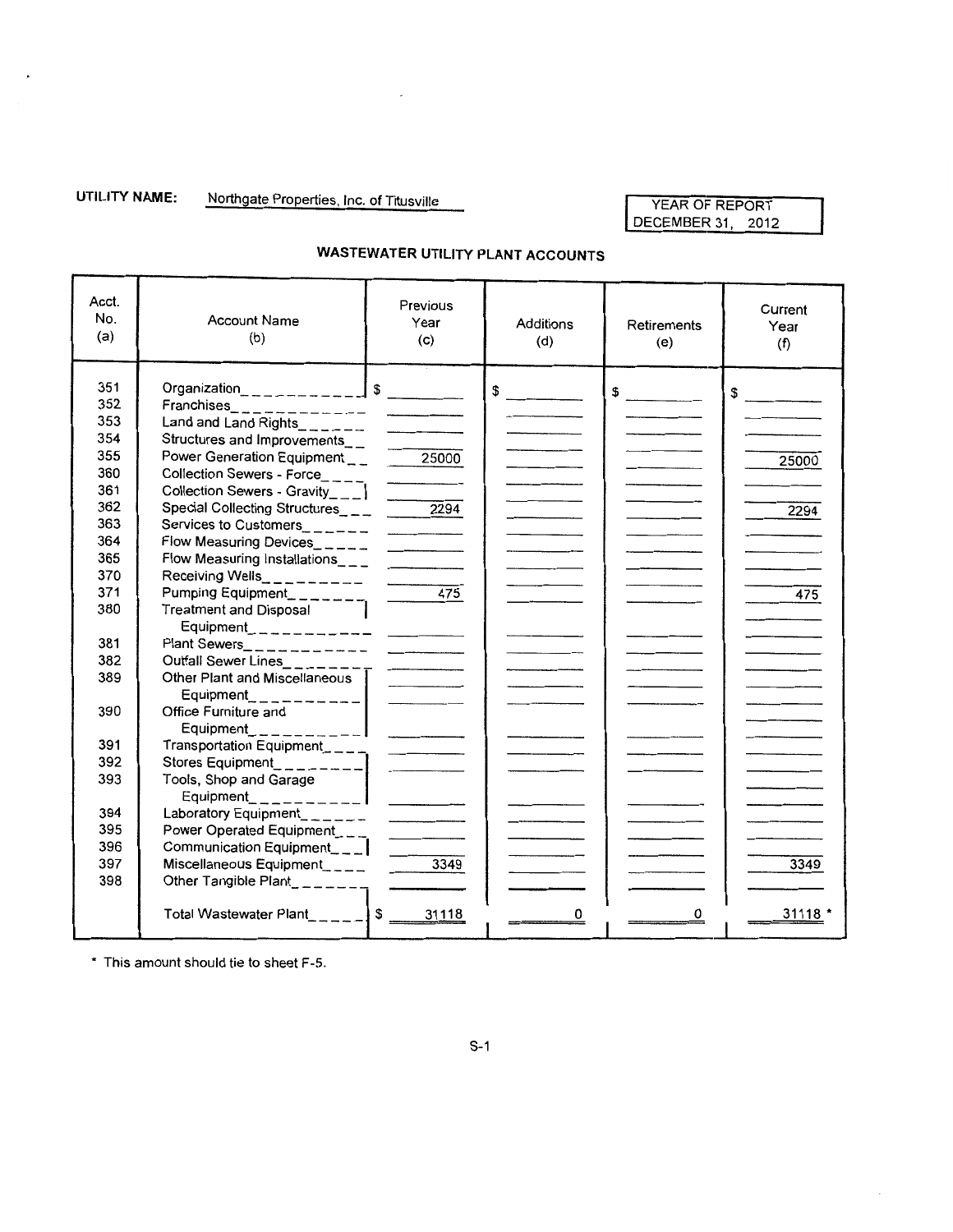#### UTILITY NAME: Northgate Properties, Inc. of Titusville **Name of Accord Properties** VEAR OF REPORT

# DECEMBER 31, 2012

#### **ANALYSIS OF ACCUMULATED DEPRECIATION BY PRIMARY ACCOUNT- WASTEWATER**

| Acct.<br>No.<br>(a)                                  | Account<br>(b)                                                                                                                | Average<br>Service<br>Life in<br>Years<br>$\langle c \rangle$ | Average<br>Salvage<br>in<br>Percent<br>(d) | Depr.<br>Rate<br>Applied<br>(e)                                             | Accumulated<br>Depreciation<br>Balance<br>Previous Year<br>(f) | Debits<br>(q)             | Credits<br>(h)      | Accum. Depr.<br>Balance<br>End of Year<br>$(f-g+h=i)$<br>(i) |
|------------------------------------------------------|-------------------------------------------------------------------------------------------------------------------------------|---------------------------------------------------------------|--------------------------------------------|-----------------------------------------------------------------------------|----------------------------------------------------------------|---------------------------|---------------------|--------------------------------------------------------------|
| 354<br>355<br>360<br>361<br>362<br>363<br>364<br>365 | Power Generation Equipment $\frac{1}{2}$<br>Collection Sewers - Force<br>Collection Sewers - Gravity                          |                                                               | %<br>$\%$<br>%<br>%<br>$\%$<br>%<br>%<br>% | %<br>$\%$<br>$\frac{9}{6}$<br>$\%$<br>$\%$<br>$\%$<br>$\frac{9}{6}$<br>$\%$ | \$<br>25000<br>1393                                            | $\sim$<br>and the company | $\mathsf{S}$<br>328 | 25000<br>S<br>1721                                           |
| 370<br>371<br>380                                    | <b>Treatment and Disposal</b><br>Equipment_ _ _ _ _ _ _ _ _ _ _ _ _ _ _ _ _ _ _                                               |                                                               | %<br>$\frac{0}{0}$<br>$\%$                 | $\frac{0}{0}$<br>$\%$<br>%                                                  | 249                                                            |                           | 68                  | 317                                                          |
| 381<br>382<br>389                                    | Outfall Sewer Lines<br>Other Plant and Miscellaneous                                                                          |                                                               | %<br>$\frac{9}{6}$                         | %<br>$\%$                                                                   |                                                                |                           |                     |                                                              |
| 390<br>391                                           | Equipment<br>Office Furniture and<br>Equipment<br>Transportation Equipment                                                    |                                                               | %<br>%<br>$\%$                             | $\%$<br>%<br>$\%$                                                           |                                                                |                           |                     |                                                              |
| 392<br>393<br>394                                    | Stores Equipment<br>Tools, Shop and Garage<br>$Equipment$ <sub>-------</sub> -------<br>Laboratory Equipment<br>$\frac{1}{2}$ |                                                               | $\%$<br>$\%$<br>%                          | %<br>$\%$<br>%                                                              |                                                                |                           |                     |                                                              |
| 395<br>396<br>397<br>398                             | Other Tangible Plant_PY DIFF__________                                                                                        |                                                               | %<br>%<br>$\%$<br>$\%$                     | %<br>%<br>$\%$<br>%                                                         | 3348                                                           |                           | 99                  | 3348<br>99                                                   |
|                                                      | Totals<br>$---------------------$                                                                                             |                                                               |                                            |                                                                             | 29990                                                          |                           | 495                 | 30485                                                        |

• This amount should tie to Sheet F-5.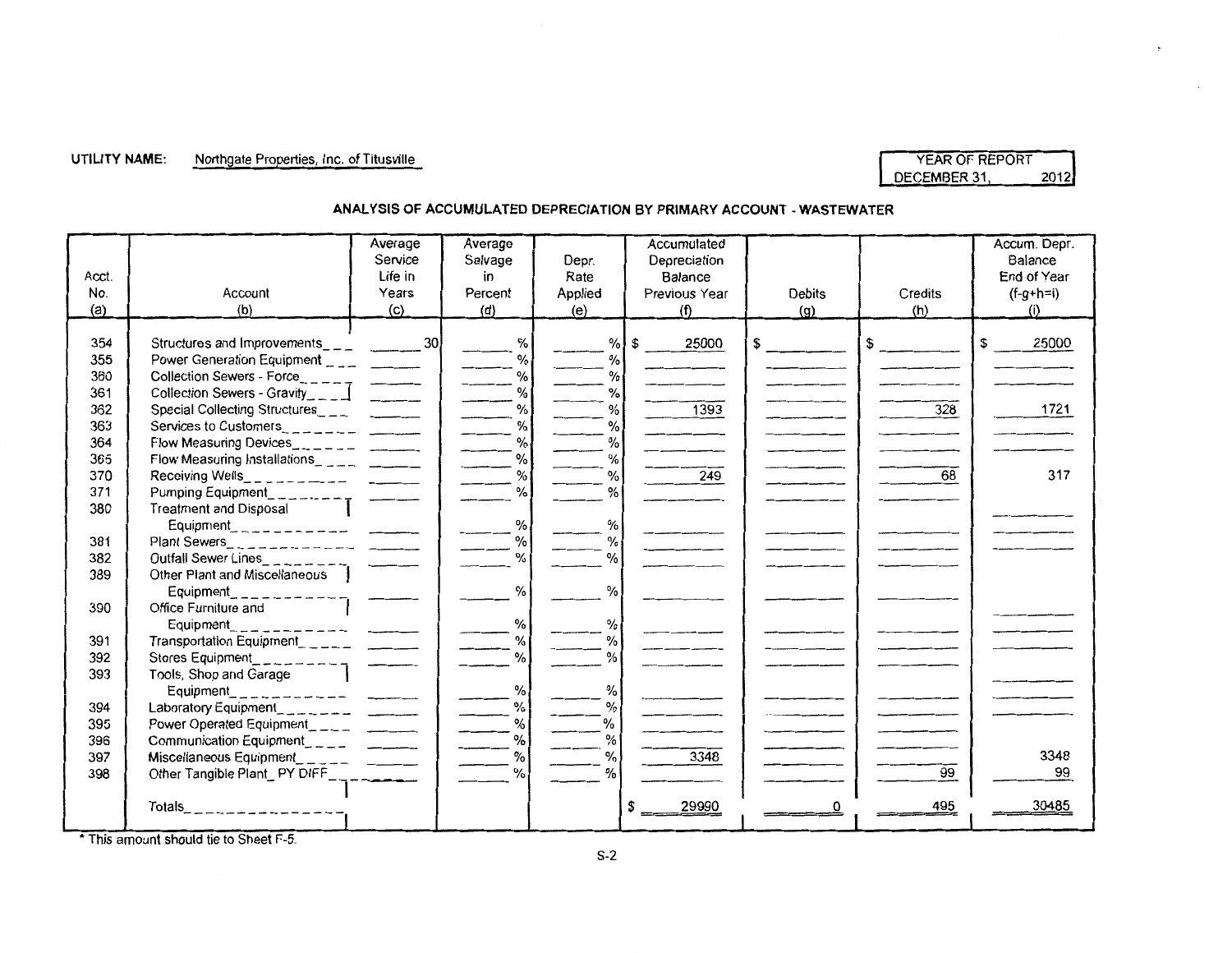#### UTILITY NAME: Northgate Properties, Inc. of Titusville YEAR OF REPORT

DECEMBER 31,  $2012$ 

#### **WASTEWATER OPERATION AND MAINTENANCE EXPENSE**

| Acct. |                                                                                  |               |
|-------|----------------------------------------------------------------------------------|---------------|
| No.   | <b>Account Name</b>                                                              | Amount        |
| 701   |                                                                                  | $\frac{1}{2}$ |
| 703   | Salaries and Wages - Officers, Directors, and Majority Stockholders____________  |               |
| 704   |                                                                                  |               |
| 710   |                                                                                  |               |
| 711   |                                                                                  |               |
| 715   |                                                                                  | 4650          |
| 716   |                                                                                  |               |
| 718   |                                                                                  | 1978          |
| 720   |                                                                                  |               |
| 730   | Contractual Services:                                                            |               |
|       | Billing                                                                          |               |
|       |                                                                                  | 110           |
|       |                                                                                  | 14828         |
|       |                                                                                  |               |
| 740   |                                                                                  |               |
| 750   |                                                                                  |               |
| 755   |                                                                                  |               |
| 765   | Regulatory Commission Expenses (Amortized Rate Case Expense)                     |               |
| 770   |                                                                                  |               |
| 775   |                                                                                  | 15142         |
|       |                                                                                  |               |
|       | Total Wastewater Operation And Maintenance Expense______________________________ | \$<br>36708   |
|       | * This amount should tie to Sheet F-3.                                           |               |

#### **WASTEWATER CUSTOMERS**

|                                                                           |                    |                          | Number of Active CustomersTotal Number of |         |                 |
|---------------------------------------------------------------------------|--------------------|--------------------------|-------------------------------------------|---------|-----------------|
|                                                                           | Type of            | Equivalent               | Start                                     | End     | ter Equivalents |
| Description                                                               | Meter **           | Factor                   | of Year                                   | of Year | $(c \times e)$  |
| (a)                                                                       | (b)                | (c)                      | (d)                                       | (e)     | (f)             |
| <b>Residential Service</b>                                                |                    |                          |                                           |         |                 |
| All meter sizes                                                           | D                  | 1.0                      | 245                                       | 245     | 245             |
| General Service<br>5/8"<br>3/4"<br>1"<br>1 1/2"                           | D<br>Ð<br>D<br>D,T | 1.0<br>1.5<br>2.5<br>5.0 |                                           |         |                 |
| 2"                                                                        | D, C, T            | 8.0                      |                                           |         |                 |
| 3"                                                                        | D                  | 15.0                     |                                           |         |                 |
| З"<br>3"                                                                  | C                  | 16.0<br>17.5             |                                           |         |                 |
|                                                                           |                    |                          |                                           |         |                 |
| <b>Unmetered Customers</b><br>Other (Specify)                             |                    |                          |                                           |         |                 |
| $\bullet\bullet$<br>$D = Displacement$<br>$C = Compound$<br>$T =$ Turbine |                    | Total                    | 245                                       | 245     | 245             |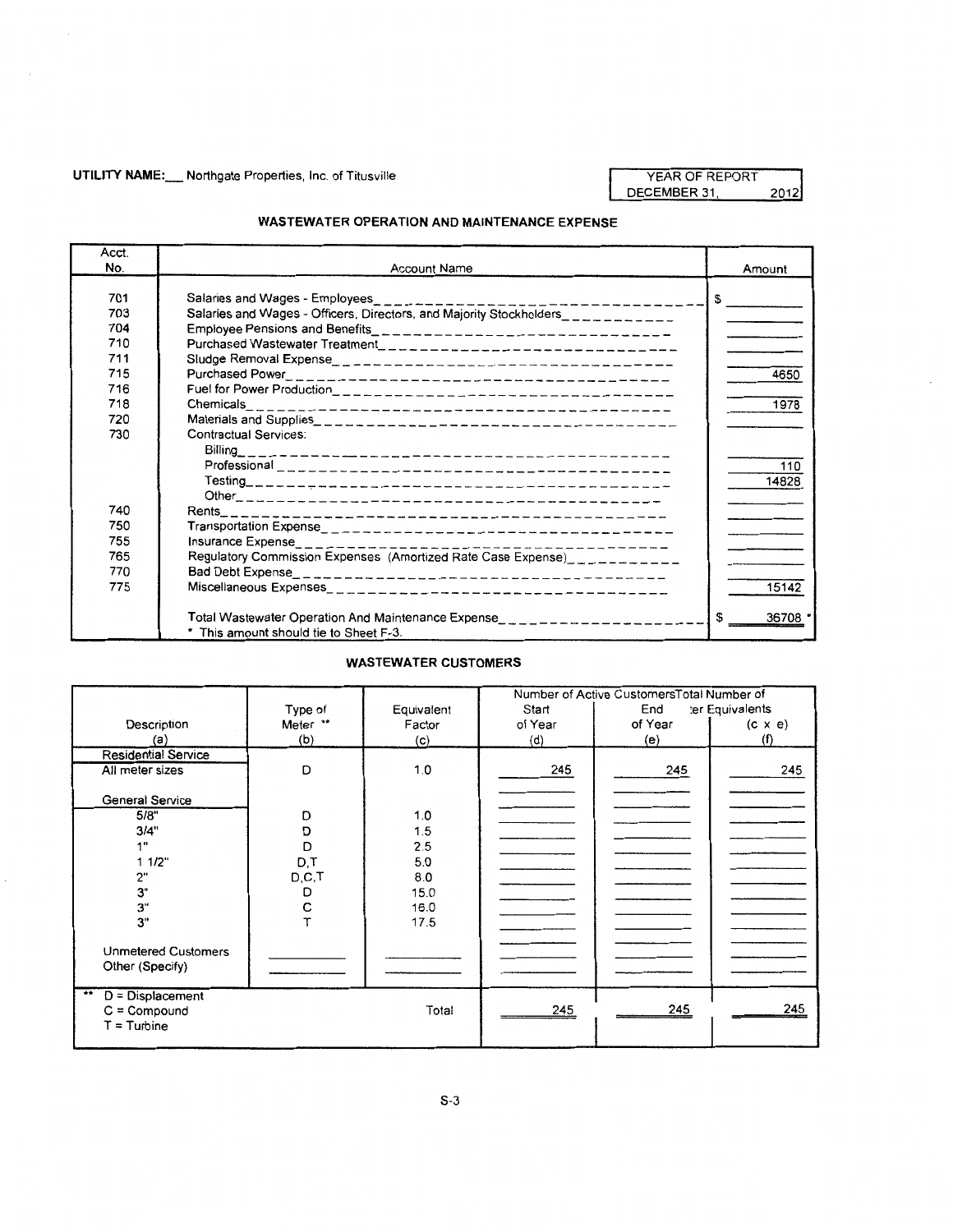### UTILITY **NAME:. \_\_\_** Northgate Properties, Inc. of Titusville

 $\ddot{\phantom{0}}$ 

#### YEAR OF REPORT DECEMBER 31, 2012

#### PUMPING EQUIPMENT

| Lift Station Number_<br>---------------<br>Make or Type and nameplate | One            | Two            |  |  |
|-----------------------------------------------------------------------|----------------|----------------|--|--|
| data on pump____________________                                      | Gorman<br>Rupp | Gorman<br>Rupp |  |  |
| Year installed<br>--------------                                      | 1969           | 1969           |  |  |
| Rated capacity____________________                                    | 80 GPM         | 80 GPM         |  |  |
| Size__________________________<br>Power:                              |                |                |  |  |
| Electric______________________<br>Mechanical_____________________     |                |                |  |  |
| Nameplate data of motor______________                                 | 2 HP           | 2 HP           |  |  |
|                                                                       |                |                |  |  |

#### SERVICE CONNECTIONS

| Size (inches)______________________<br>Type (PVC, VCP, etc.) <sub>--------------</sub><br>Average length___________________<br>Number of active service | ″4<br><b>PVC</b>                     |  |  |  |
|---------------------------------------------------------------------------------------------------------------------------------------------------------|--------------------------------------|--|--|--|
| Beginning of year____________________<br>Added during year<br>Retired during year__________________<br>End of year<br><u> </u>                          | $\frac{245}{245}$<br>$\frac{0}{245}$ |  |  |  |
| Give full particulars concerning<br>inactive connections                                                                                                | None                                 |  |  |  |

#### COLLECTING AND FORCE MAINS

|                                                                                           | <b>Collecting Mains</b> |  |  | Force Mains |              |  |  |  |
|-------------------------------------------------------------------------------------------|-------------------------|--|--|-------------|--------------|--|--|--|
| Size (inches)______<br>Type of main______<br>Length of main (nearest<br>foot)             | 8"                      |  |  |             | つり           |  |  |  |
| Begining of year___<br>Added during year__<br>Retired during year_ _<br>End of year______ | 9125<br>9215            |  |  |             | 2250<br>2250 |  |  |  |

| Size (inches)______<br>Type of Manhole<br>Number of Manholes:<br>Beginning of year $_{--}$<br>Added during year<br>Retired during year__<br>End of Year | 74"<br>37 |  |  |
|---------------------------------------------------------------------------------------------------------------------------------------------------------|-----------|--|--|

#### MANHOLES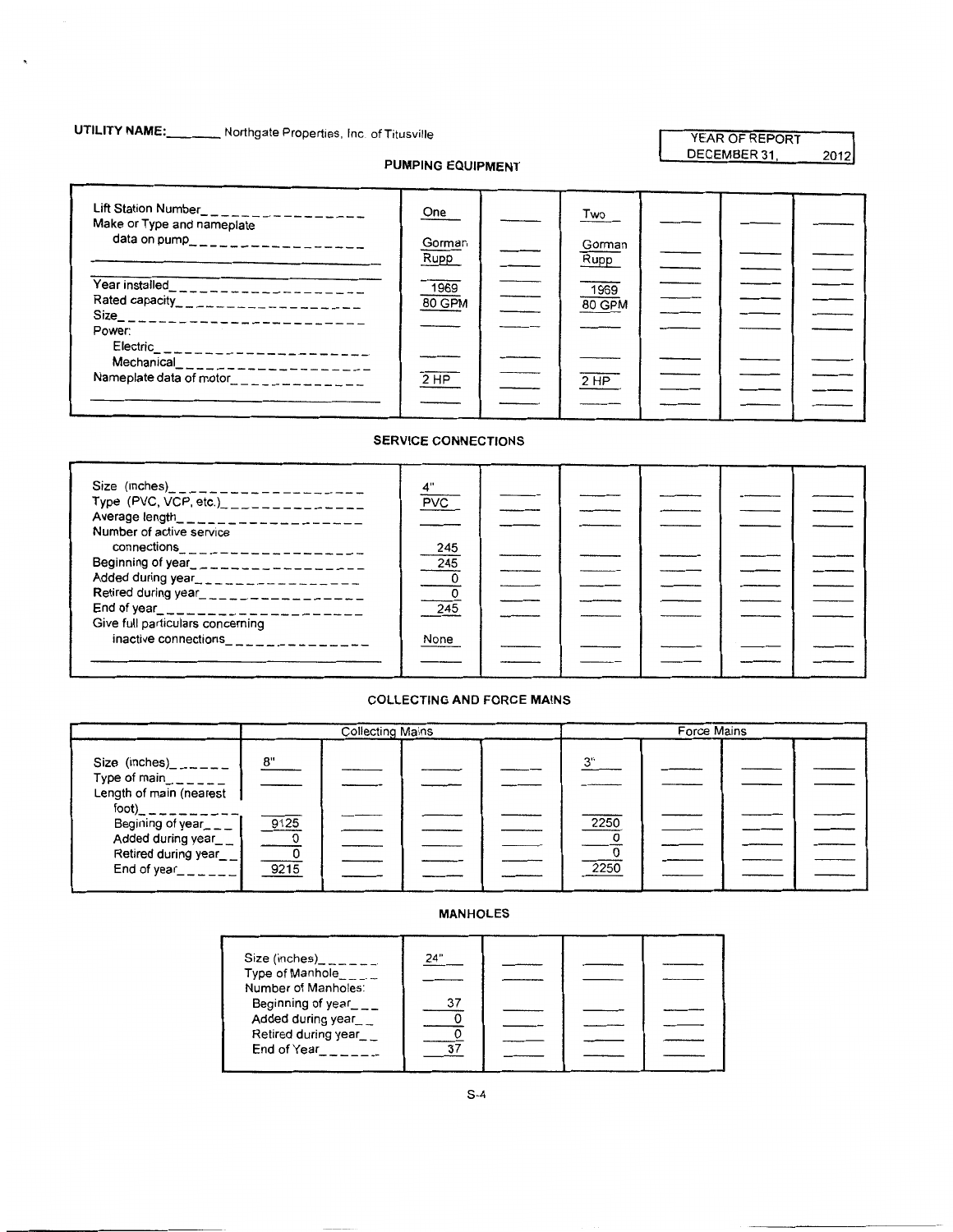**UTILITY NAME: \_\_\_\_\_** Northgate Properties, Inc. of Titusville

 $\label{eq:2.1} \frac{1}{\sqrt{2\pi}}\int_{\mathbb{R}^3}\frac{1}{\sqrt{2\pi}}\left(\frac{1}{\sqrt{2\pi}}\right)^2\frac{1}{\sqrt{2\pi}}\left(\frac{1}{\sqrt{2\pi}}\right)^2\frac{1}{\sqrt{2\pi}}\frac{1}{\sqrt{2\pi}}\frac{1}{\sqrt{2\pi}}\frac{1}{\sqrt{2\pi}}\frac{1}{\sqrt{2\pi}}\frac{1}{\sqrt{2\pi}}\frac{1}{\sqrt{2\pi}}\frac{1}{\sqrt{2\pi}}\frac{1}{\sqrt{2\pi}}\frac{1}{\sqrt{2\pi}}\frac{1}{\sqrt{$ 

YEAR OF REPORT DECEMBER 31, 2012

**SYSTEM NAME:, \_\_\_\_\_\_\_\_\_\_ \_** 

**TREATMENT PLANT** 

| <b>Manufacturer Manufacturer</b> |  |  |
|----------------------------------|--|--|
| Type                             |  |  |
|                                  |  |  |
| Total Permitted Capacity___      |  |  |
| Average Daily Flow____           |  |  |
| Method of Effluent Disposal      |  |  |
| Permitted Capacity of Disposal   |  |  |
| <b>Total Gallons of</b>          |  |  |
| Wastewater treated               |  |  |
|                                  |  |  |

#### **MASTER LIFT STATION PUMPS**

| Manufacturer<br>Capacity (GPM's)______<br>Motor: | Gorman<br>80 GPM | Gorman<br>80 GPM | Gorman<br>80 GPM | Gorman<br>80 GPM |  |
|--------------------------------------------------|------------------|------------------|------------------|------------------|--|
| Manufacturer<br>Horsepower<br>Power (Electric or |                  |                  |                  |                  |  |
| Mechanical)                                      | F                |                  |                  |                  |  |

#### **PUMPING WASTEWATER STATISTICS**

|                                                            | Gallons of | <b>Effluent Reuse</b> | <b>Effluent Gallons</b> |
|------------------------------------------------------------|------------|-----------------------|-------------------------|
| Months                                                     | Treated    | Gallons to            | Disposed of             |
|                                                            | Wastewater | Customers             | on site                 |
|                                                            |            |                       |                         |
| January_ _ _ _ _ _ _ _ _ _ _ _                             |            |                       |                         |
| February____________                                       |            |                       |                         |
|                                                            |            |                       |                         |
| April ______________                                       |            |                       |                         |
| $May_{-}$ - - - - - - - - - - - - -                        |            |                       |                         |
| $June$ <sub>------------</sub>                             |            |                       |                         |
|                                                            |            |                       |                         |
| $August$ <sub>_____________</sub>                          |            |                       |                         |
| September <sub>--------</sub> ---                          |            |                       |                         |
| $October$ <sub>----------</sub>                            |            |                       |                         |
| November <sub>___________</sub>                            |            |                       |                         |
| December <sub>2</sub> $       -$                           |            |                       |                         |
|                                                            |            |                       |                         |
| Total for year_________                                    |            |                       |                         |
|                                                            |            |                       |                         |
|                                                            |            |                       |                         |
| If Wastewater Treatment is purchased, indicate the vendor: |            |                       |                         |
|                                                            |            |                       |                         |
|                                                            |            |                       |                         |
|                                                            |            |                       |                         |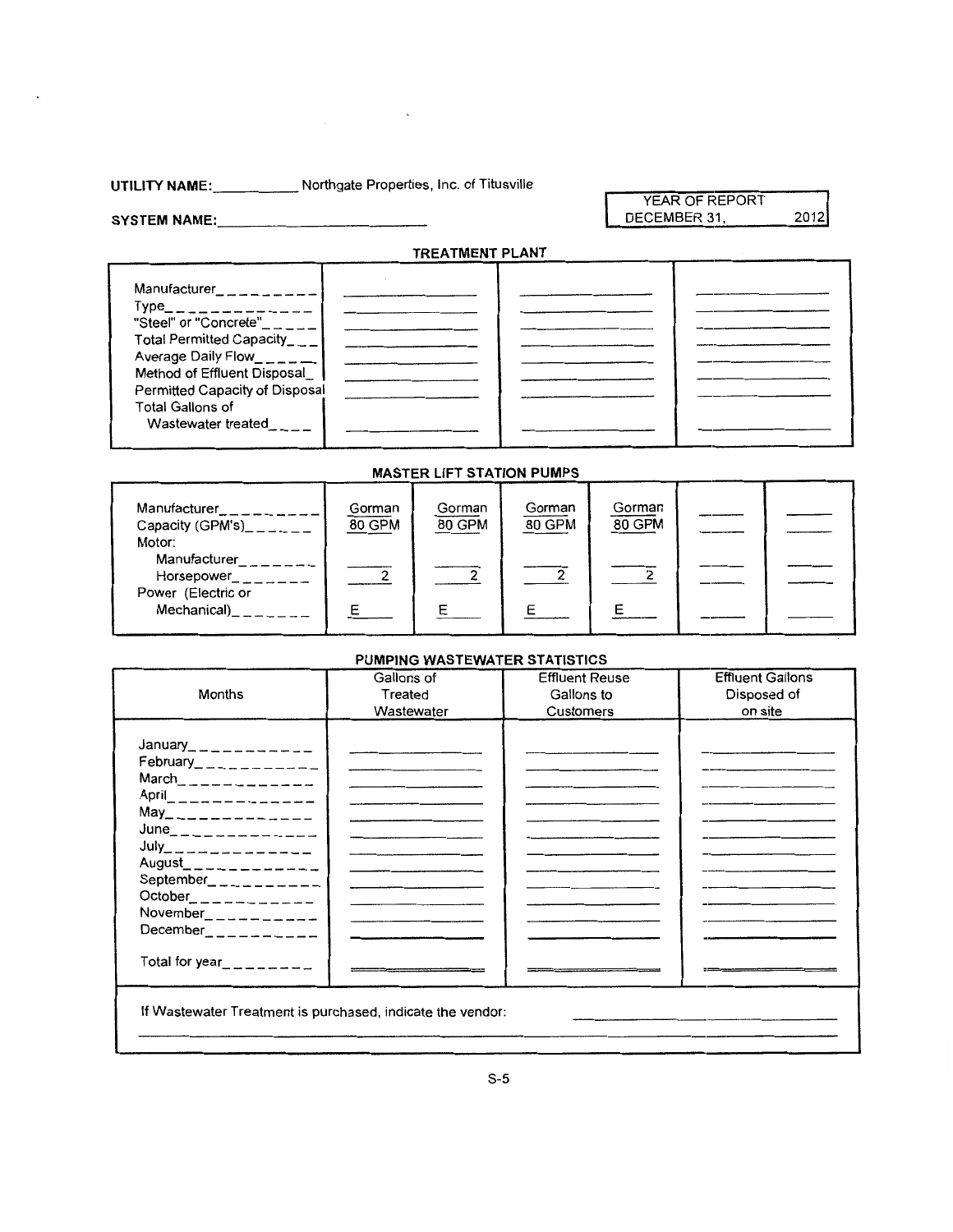### **UTILITY NAME: Northgate Properties, Inc. of Titusville**

### **GENERAL WASTEWATER SYSTEM INFORMATION**

| Furnish information below for each system. A separate page should be supplied where necessary.                                                                                                                                                                                                                                                                                                       |
|------------------------------------------------------------------------------------------------------------------------------------------------------------------------------------------------------------------------------------------------------------------------------------------------------------------------------------------------------------------------------------------------------|
|                                                                                                                                                                                                                                                                                                                                                                                                      |
|                                                                                                                                                                                                                                                                                                                                                                                                      |
|                                                                                                                                                                                                                                                                                                                                                                                                      |
|                                                                                                                                                                                                                                                                                                                                                                                                      |
|                                                                                                                                                                                                                                                                                                                                                                                                      |
| 6. Describe any plans and estimated completion dates for any enlargements or improvements of this system                                                                                                                                                                                                                                                                                             |
| 7. If the utility uses reuse as a means of effluent disposal, provide a list of the reuse end users and the amount of<br>reuse provided to each, if known.                                                                                                                                                                                                                                           |
| 8. If the utility does not engage in reuse, has a reuse feasibility study been completed?                                                                                                                                                                                                                                                                                                            |
| 9. Has the utility been required by the DEP or water management district to implement reuse?                                                                                                                                                                                                                                                                                                         |
|                                                                                                                                                                                                                                                                                                                                                                                                      |
| 10. When did the company last file a capacity analysis report with the DEP? [14] The content of the company content of the company of the company of the company of the company of the company of the company of the company o                                                                                                                                                                       |
| 11. If the present system does not meet the requirements of DEP rules, submit the following:                                                                                                                                                                                                                                                                                                         |
| a. Attach a description of the plant upgrade necessary to meet the DEP rules.<br>c. When will construction begin?<br>d. Attach plans for funding the required upgrading.                                                                                                                                                                                                                             |
|                                                                                                                                                                                                                                                                                                                                                                                                      |
| An ERC is determined based on one of the following methods:<br>(a) If actual flow data are available from the proceding 12 months:<br>Divide the total annual single family residence (SFR) gallons sold by the average number of single family<br>residents (SFR) gallons sold by the average number of single family residence customers for the same<br>period and divide the result by 365 days. |
| (b) If no historical flow data are available use:<br>ERC = (Total SFR gallons sold (omit 000/365 days/280 gallons per day).                                                                                                                                                                                                                                                                          |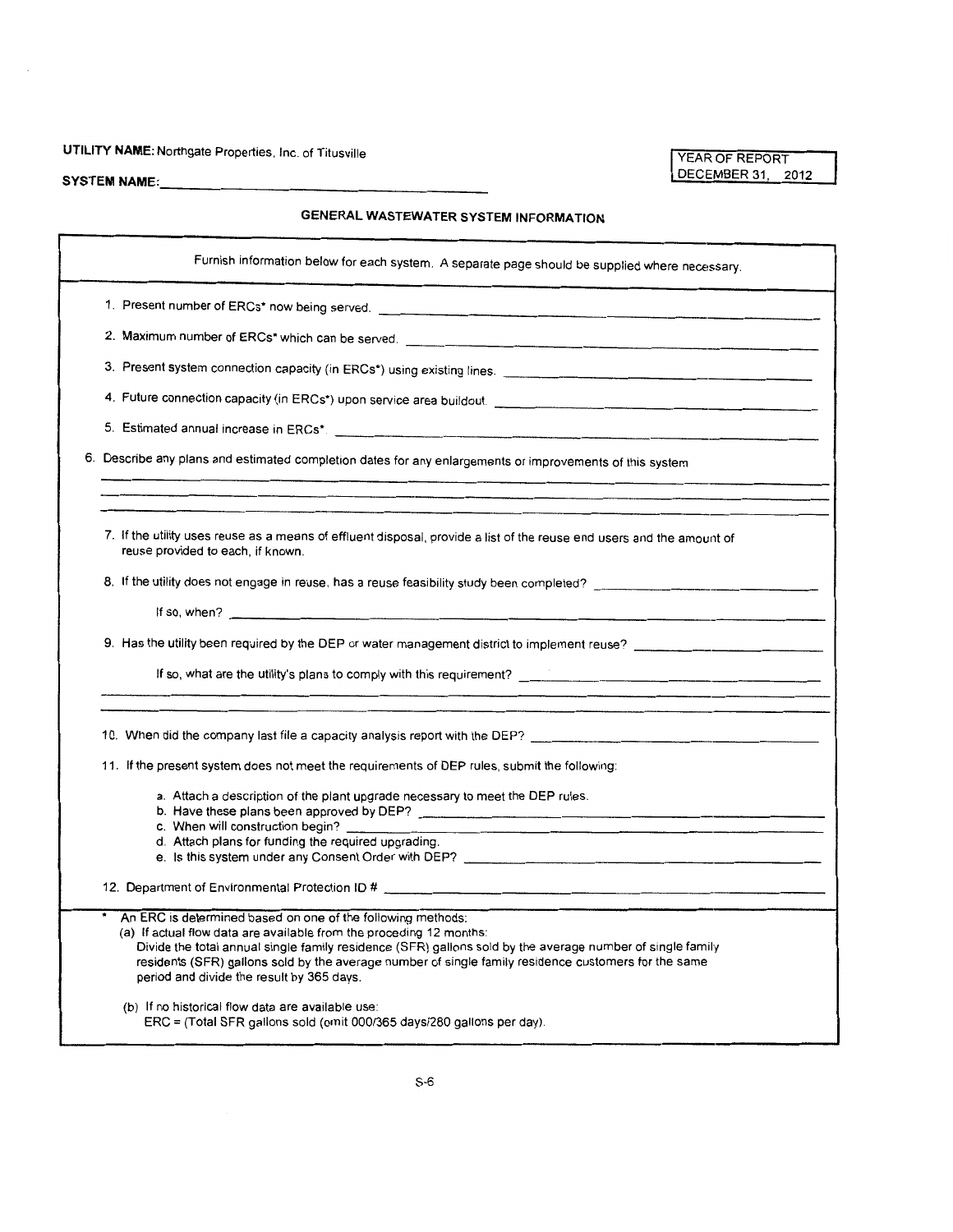# **CERTIFICATION OF ANNUAL REPORT**

**I HEREBY CERTIFY, to the best of my knowledge and belief:** 



The utility is in substantial compliance with the Uniform System of Accounts prescribed by the Florida Public Service Commission in Rule 25-30.115 (1), Florida Administrative Code.



The utility is in substantial compliance with all applicable rules and orders of the Florida Public Service Commission.



There have been no communications from regulatory agencies concerning noncompliance with, or deficiencies in, financial reporting practices that could have a material effect on the financial statement of the utility.



The annual report fairly represents the financial condition and results of operations of the respondent for the period presented and other information and statements presented in the report as 1o the business affairs of the respondent are true, correct, and complete for the period for which it represents.



Each of the four items must be certified YES or NO. Each item need not be certified by both officers. The items being certified by the officer should be indicated in the appropriate area to the left of the signature.

Notice: Section 837.06, Florida Statutes, provides that any person who knowingly makes a false statement in writing with the intent to mislead a public servant in the performance of his duty shall be guilty of a misdemeanor of the second degree.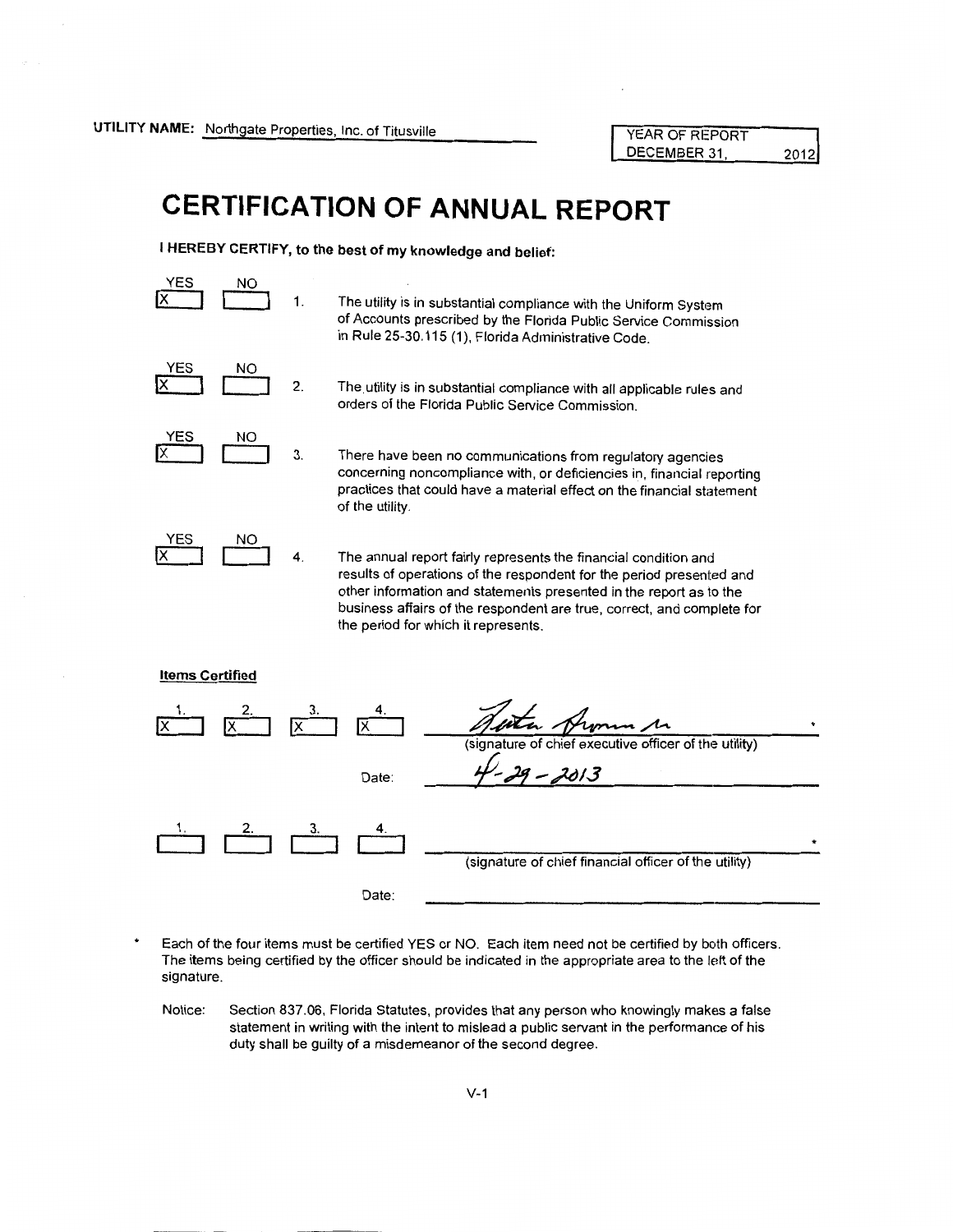#### Reconciliation of Revenue to Regulatory Assessment Fee Revenue **Water Operations** Class<sub>C</sub>

Company: Northgate Properties, Inc of Titusville

For the Year Ended December 31, 2012

| (a)                                                              | (b) |                                                       |    | (c)                                                     |    | (d)                              |  |
|------------------------------------------------------------------|-----|-------------------------------------------------------|----|---------------------------------------------------------|----|----------------------------------|--|
| Accounts                                                         |     | <b>Gross Water</b><br><b>Revenues Per</b><br>Sch. F-3 |    | Gross Water<br><b>Revenues Per</b><br><b>RAF Return</b> |    | <b>Difference</b><br>$(b) - (c)$ |  |
| Gross Revenue:                                                   |     |                                                       |    |                                                         |    |                                  |  |
| Residential                                                      | S   | 28,074                                                | S  | 28,389                                                  | S  | 315                              |  |
| Commercial                                                       |     | 315                                                   |    |                                                         |    | $-315$                           |  |
| Industrial                                                       |     |                                                       |    |                                                         |    |                                  |  |
| Multiple Family                                                  |     |                                                       |    |                                                         |    |                                  |  |
| <b>Guaranteed Revenues</b>                                       |     |                                                       |    |                                                         |    |                                  |  |
| Other                                                            |     |                                                       |    |                                                         |    |                                  |  |
| <b>Total Water Operating Revenue</b>                             | \$  | 28,389                                                | \$ | 28,389                                                  | \$ | $\boldsymbol{0}$                 |  |
| LESS: Expense for Purchased Water<br>from FPSC-Regulated Utility |     |                                                       |    |                                                         |    |                                  |  |
| <b>Net Water Operating Revenues</b>                              | \$  | 28,389                                                | \$ | 28,389                                                  | \$ | $\boldsymbol{0}$                 |  |

Instructions:

For the current year, reconcile the gross water revenues reported on Schedule F-3 with the gross water revenues reported on the company's regulatory assessment fee return. Explain any differences reported in column (d).